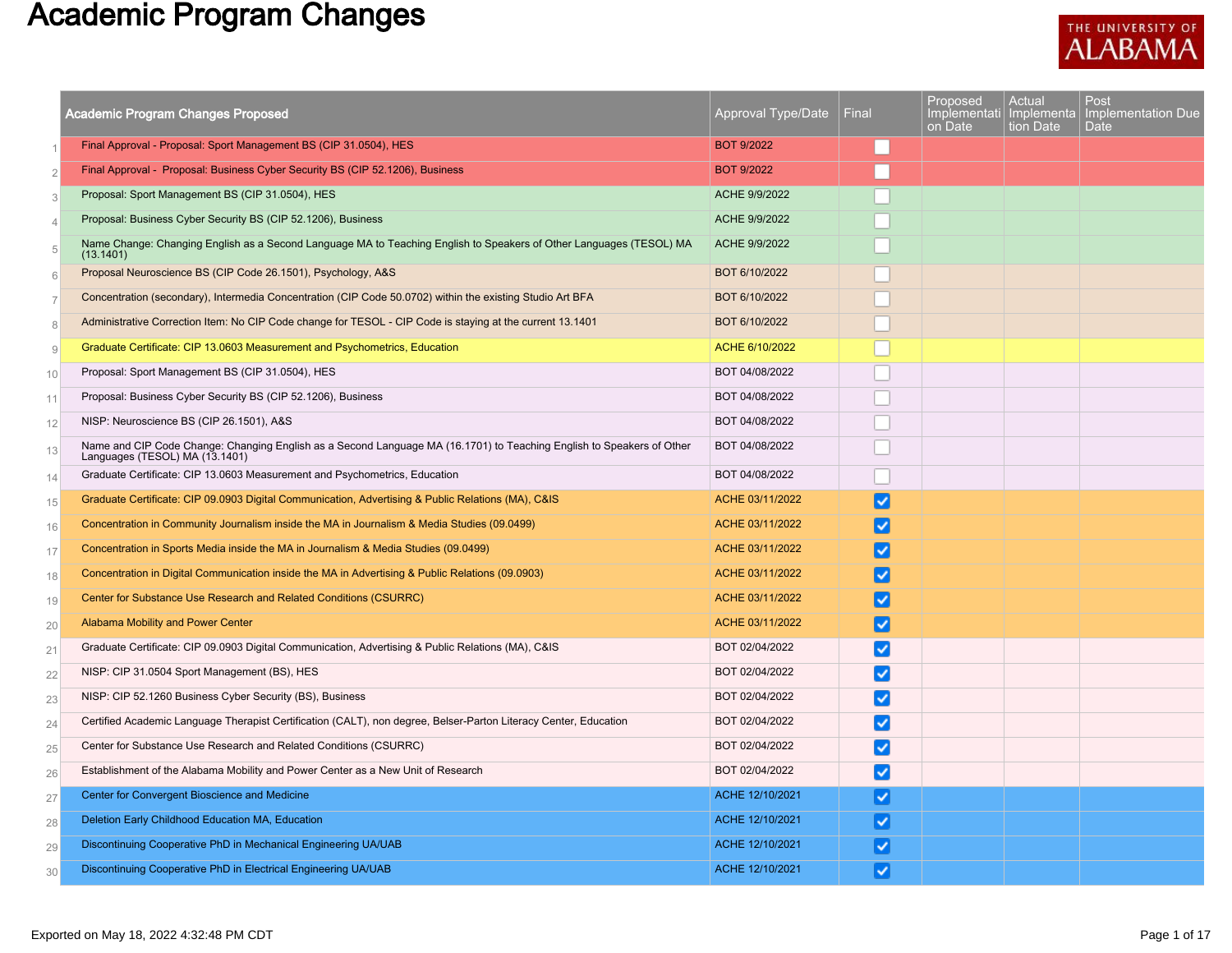|    | <b>Academic Program Changes Proposed</b>                                                                                      | Approval Type/Date | Final                        | Proposed<br>on Date | Actual<br>tion Date | Post<br>Implementati Implementa Implementation Due<br>Date |
|----|-------------------------------------------------------------------------------------------------------------------------------|--------------------|------------------------------|---------------------|---------------------|------------------------------------------------------------|
| 31 | Concentration in Digital Communication inside the MA in Advertising & Public Relations (09.0903)                              | BOT 11/5/2021      | M                            |                     |                     |                                                            |
| 32 | Concentration in Community Journalism inside the MA in Journalism & Media Studies (09.0499)                                   | BOT 11/5/2021      | ☑                            |                     |                     |                                                            |
| 33 | Concentration in Sports Media inside the MA in Journalism & Media Studies (09.0499)                                           | BOT 11/5/2021      | M                            |                     |                     |                                                            |
| 34 | Final Approval Proposal Graphic Design B.F.A. (CIP Code 50.0401), A&S                                                         | BOT 09/17/2021     | ☑                            | 08/01/22            |                     | 09/01/29                                                   |
| 35 | Final Approval Modified Proposal, General Business BS (52.0101), Business                                                     | BOT 09/17/2021     | ⋁                            | 08/01/22            |                     | n/a                                                        |
| 36 | Final Approval Interdisciplinary MA (30.0000), Graduate School                                                                | BOT 09/17/2021     | ☑                            | 08/01/22            |                     | 09/01/29                                                   |
| 37 | Final Approval Interdisciplinary MS (30.0000), Graduate School                                                                | BOT 09/17/2021     | M                            | 08/01/22            |                     | 09/01/29                                                   |
| 38 | Center for Convergent Bioscience and Medicine                                                                                 | BOT 09/17/2021     | ☑                            |                     |                     |                                                            |
| 39 | Deletion Early Childhood Education MA, Education                                                                              | BOT 09/17/2021     | ☑                            |                     |                     |                                                            |
| 40 | Discontinuing Cooperative PhD in Mechanical Engineering UA/UAB                                                                | BOT 09/17/2021     | Ø                            |                     |                     |                                                            |
| 41 | Discontinuing Cooperative PhD in Electrical Engineering UA/UAB                                                                | BOT 09/17/2021     | ☑                            |                     |                     |                                                            |
| 42 | Proposal Graphic Design B.F.A. (CIP Code 50.0401), A&S                                                                        | ACHE 09/10/2021    | V                            |                     |                     |                                                            |
| 43 | Modified Proposal, General Business BS (52.0101), Business                                                                    | ACHE 09/10/2021    | ⋁                            |                     |                     |                                                            |
| 44 | Interdisciplinary MA (30.0000), Graduate School                                                                               | ACHE 09/10/2021    | $\boldsymbol{ \mathcal{S} }$ |                     |                     |                                                            |
| 45 | Interdisciplinary MS (30.0000), Graduate School                                                                               | ACHE 09/10/2021    | ☑                            |                     |                     |                                                            |
| 46 | Concentration, Digital, Public, and Professional Writing inside the English BA, A&S                                           | ACHE 09/10/2021    | ⋁                            |                     |                     |                                                            |
| 47 | Economics BA/BS nomenclature and CIP Code change, Business and A&S                                                            | ACHE 09/10/2021    | ⋁                            |                     |                     |                                                            |
| 48 | Inactivate the existing Concentration in Consumer Specialization inside the BA Com in Advertising                             | ACHE 09/10/2021    | ☑                            |                     |                     |                                                            |
| 49 | Inactivate the existing Concentration in Creative Specialization inside the BA Com in Advertising                             | ACHE 09/10/2021    | ☑                            |                     |                     |                                                            |
| 50 | Inactivate the existing Concentration in Technological/Digital Communication Management inside the BA Com in Public Relations | ACHE 09/10/2021    | ⋁                            |                     |                     |                                                            |
| 51 | Inactivate the existing Concentration in Nonprofit Communication Management inside the BA Com in Public Relations             | ACHE 09/10/2021    | ☑                            |                     |                     |                                                            |
| 52 | Inactivate the existing Concentration in Sport & Entertainment Management inside the BA Com in Public Relations               | ACHE 09/10/2021    | M                            |                     |                     |                                                            |
| 53 | Concentration in Integrated Channel Planning inside the BA Com in Advertising                                                 | ACHE 09/10/2021    | ⋁                            |                     |                     |                                                            |
| 54 | Concentration in Brand Management inside the BA Com in Advertising                                                            | ACHE 09/10/2021    | ↵                            |                     |                     |                                                            |
| 55 | Concentration in Advertising Creative inside the BA Com in Advertising                                                        | ACHE 09/10/2021    | ◡                            |                     |                     |                                                            |
| 56 | Concentration in Digital Communication inside the BA Com in Public Relations                                                  | ACHE 09/10/2021    | ∣✓∣                          |                     |                     |                                                            |
| 57 | Deletion, Supply Chain Management Concentration, Business                                                                     | ACHE 09/10/2021    | √∣                           |                     |                     |                                                            |
| 58 | Closure of the Center for Southern History and Culture and Closure of the S. Paul Garner Center for Current Accounting Issues | ACHE 09/10/2021    | $\boldsymbol{ \mathcal{S} }$ |                     |                     |                                                            |
| 59 | Deletion of the Doctor of Juridical Science Program                                                                           | ACHE 09/10/2021    | ⋁                            |                     |                     |                                                            |
| 60 | Establishment of the Global Water Security Center                                                                             | ACHE 09/10/2021    | ↵                            |                     |                     |                                                            |
| 61 | Establishment of the Manufacturing at the Point-of-Need (MPN) Center                                                          | ACHE 09/10/2021    | ☑                            |                     |                     |                                                            |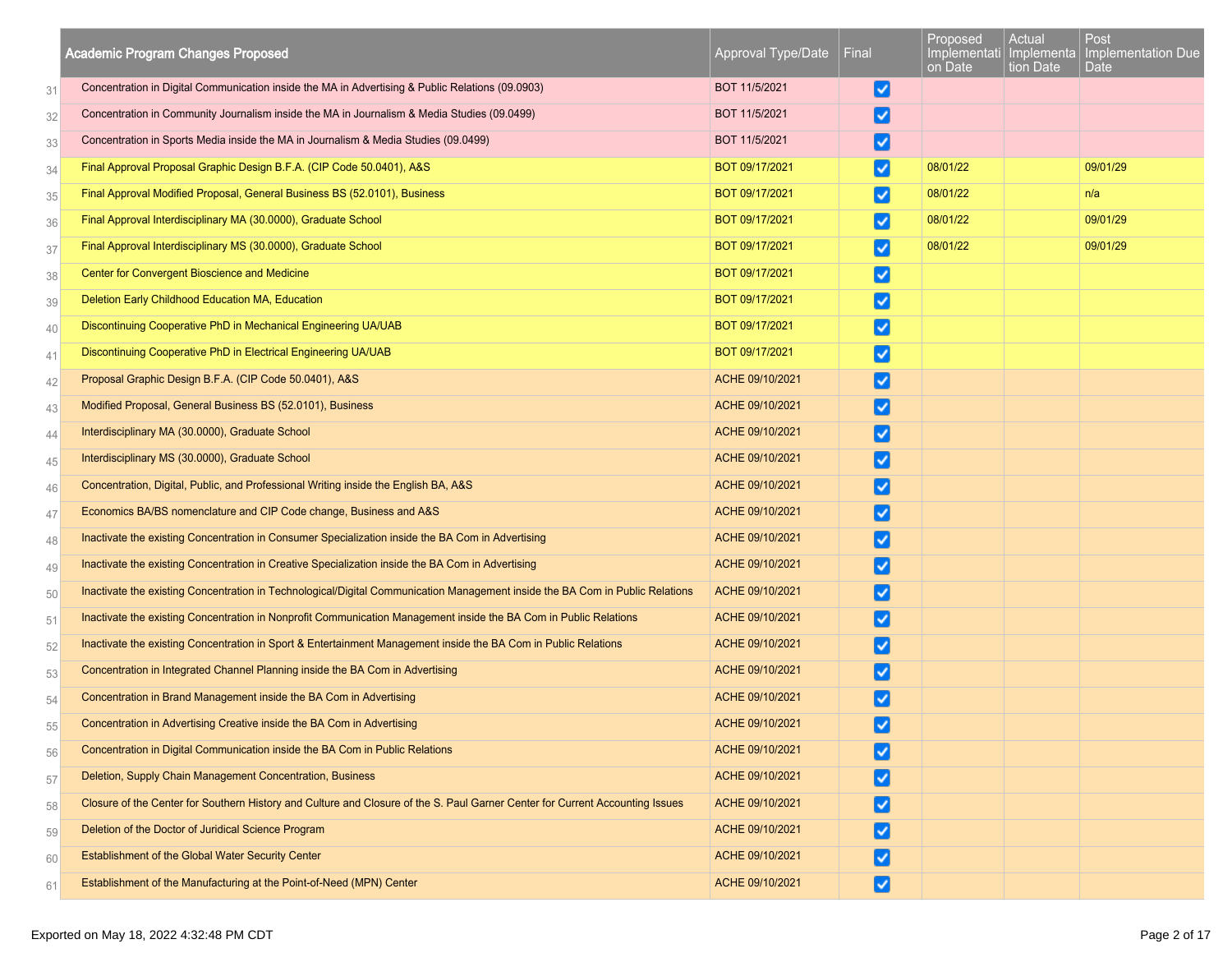|    | <b>Academic Program Changes Proposed</b>                                                                                      | Approval Type/Date | Final                  | Proposed<br>on Date | Actual<br>tion Date | Post<br>Implementati   Implementa   Implementation Due<br>Date |
|----|-------------------------------------------------------------------------------------------------------------------------------|--------------------|------------------------|---------------------|---------------------|----------------------------------------------------------------|
| 62 | Proposal Manufacturing Systems Engineering B.S. (CIP Code 14.3601)                                                            | ACHE 06/11/2021    | V                      |                     |                     |                                                                |
| 63 | Final Approval Proposal Manufacturing Systems Engineering B.S. (CIP Code 14.3601)                                             | BOT 06/04/2021     | ✓                      | 08/01/22            |                     |                                                                |
| 64 | Initial Approval Interdisciplinary MA (30.0000), Graduate School                                                              | BOT 06/04/2021     | $\vert\checkmark\vert$ |                     |                     |                                                                |
| 65 | Initial Approval Interdisciplinary MS (30.0000), Graduate School                                                              | BOT 06/04/2021     | $\vert\checkmark\vert$ |                     |                     |                                                                |
| 66 | Concentration, Digital, Public, and Professional Writing inside the English BA, A&S                                           | BOT 06/04/2021     |                        |                     |                     |                                                                |
| 67 | Economics BA/BS nomenclature and CIP Code change, Business and A&S                                                            | BOT 06/04/2021     | $\vert\checkmark\vert$ |                     |                     |                                                                |
| 68 | Inactivate the existing Concentration in Consumer Specialization inside the BA Com in Advertising                             | BOT 06/04/2021     |                        |                     |                     |                                                                |
| 69 | Inactivate the existing Concentration in Creative Specialization inside the BA Com in Advertising                             | BOT 06/04/2021     | √                      |                     |                     |                                                                |
| 70 | Inactivate the existing Concentration in Technological/Digital Communication Management inside the BA Com in Public Relations | BOT 06/04/2021     | $\vert\bm{\vee}\vert$  |                     |                     |                                                                |
| 71 | Inactivate the existing Concentration in Nonprofit Communication Management inside the BA Com in Public Relations             | BOT 06/04/2021     | ✓                      |                     |                     |                                                                |
| 72 | Inactivate the existing Concentration in Sport & Entertainment Management inside the BA Com in Public Relations               | BOT 06/04/2021     | $\vert\bm{\vee}\vert$  |                     |                     |                                                                |
| 73 | Concentration in Integrated Channel Planning inside the BA Com in Advertising                                                 | BOT 06/04/2021     | ↵                      |                     |                     |                                                                |
| 74 | Concentration in Brand Management inside the BA Com in Advertising                                                            | BOT 06/04/2021     | ✓                      |                     |                     |                                                                |
| 75 | Concentration in Advertising Creative inside the BA Com in Advertising                                                        | BOT 06/04/2021     | ✓                      |                     |                     |                                                                |
| 76 | Concentration in Digital Communication inside the BA Com in Public Relations                                                  | BOT 06/04/2021     | ∣√                     |                     |                     |                                                                |
| 77 | Deletion, Supply Chain Management Concentration, Business                                                                     | BOT 06/04/2021     | $\vert\checkmark\vert$ |                     |                     |                                                                |
| 78 | Closure of the Center for Southern History and Culture and Closure of the S. Paul Garner Center for Current Accounting Issues | BOT 06/04/2021     | ↵                      |                     |                     |                                                                |
| 79 | Deletion of the Doctor of Juridical Science Program                                                                           | BOT 06/04/2021     | $\vert\bm{\vee}\vert$  |                     |                     |                                                                |
| 80 | <b>Establishment of the Global Water Security Center</b>                                                                      | BOT 06/04/2021     | ✓                      |                     |                     |                                                                |
| 81 | Establishment of the Manufacturing at the Point-of-Need (MPN) Center                                                          | BOT 06/04/2021     | ∣√                     |                     |                     |                                                                |
| 82 | NISP Interdisciplinary MA (30.0000), Graduate School                                                                          | BOT 04/09/2021     | ☑                      |                     |                     |                                                                |
| 83 | NISP Interdisciplinary MS (30.0000), Graduate School                                                                          | BOT 04/09/2021     | ⊻                      |                     |                     |                                                                |
| 84 | Initial Approval Graphic Design B.F.A. (CIP Code 50.0401), A&S                                                                | BOT 04/09/2021     | $\vert\checkmark\vert$ |                     |                     |                                                                |
| 85 | Modified Proposal, General Business BS (52.0101), Business                                                                    | BOT 04/09/2021     |                        |                     |                     |                                                                |
| 86 | Economics M.A. (CIP Code 52.0601) to Quantitative Economics M.A. (CIP Code 45.0603)                                           | ACHE 03/12/2021    | ◡                      |                     |                     |                                                                |
| 87 | Economics Ph.D. (CIP Code 52.0601) to Quantitative Economics Ph.D. (CIP Code 45.0603)                                         | ACHE 03/12/2021    | ✓                      |                     |                     |                                                                |
| 88 | Banking and Finance B.S.C.B.A. (CIP Code 52.0801) to Finance B.S. (CIP Code 52.0801)                                          | ACHE 03/12/2021    |                        |                     |                     |                                                                |
| 89 | Banking and Finance M.S. (CIP Code 52.0801) to Finance M.S. (CIP Code 52.0801)                                                | ACHE 03/12/2021    | $\vert\checkmark\vert$ |                     |                     |                                                                |
| 90 | Banking and Finance Ph.D. (CIP Code 52.0801) to Finance Ph.D. (CIP Code 52.0801)                                              | ACHE 03/12/2021    | ✓                      |                     |                     |                                                                |
| 91 | Accounting B.S.C.B.A. (CIP Code 52.0301) to Accounting B.S. (CIP Code 52.0301)                                                | ACHE 03/12/2021    | ✓                      |                     |                     |                                                                |
| 92 | Change the Business Administration BSCBA to Management BS (52.0201)                                                           | ACHE 03/12/2021    | ∣√∣                    |                     |                     |                                                                |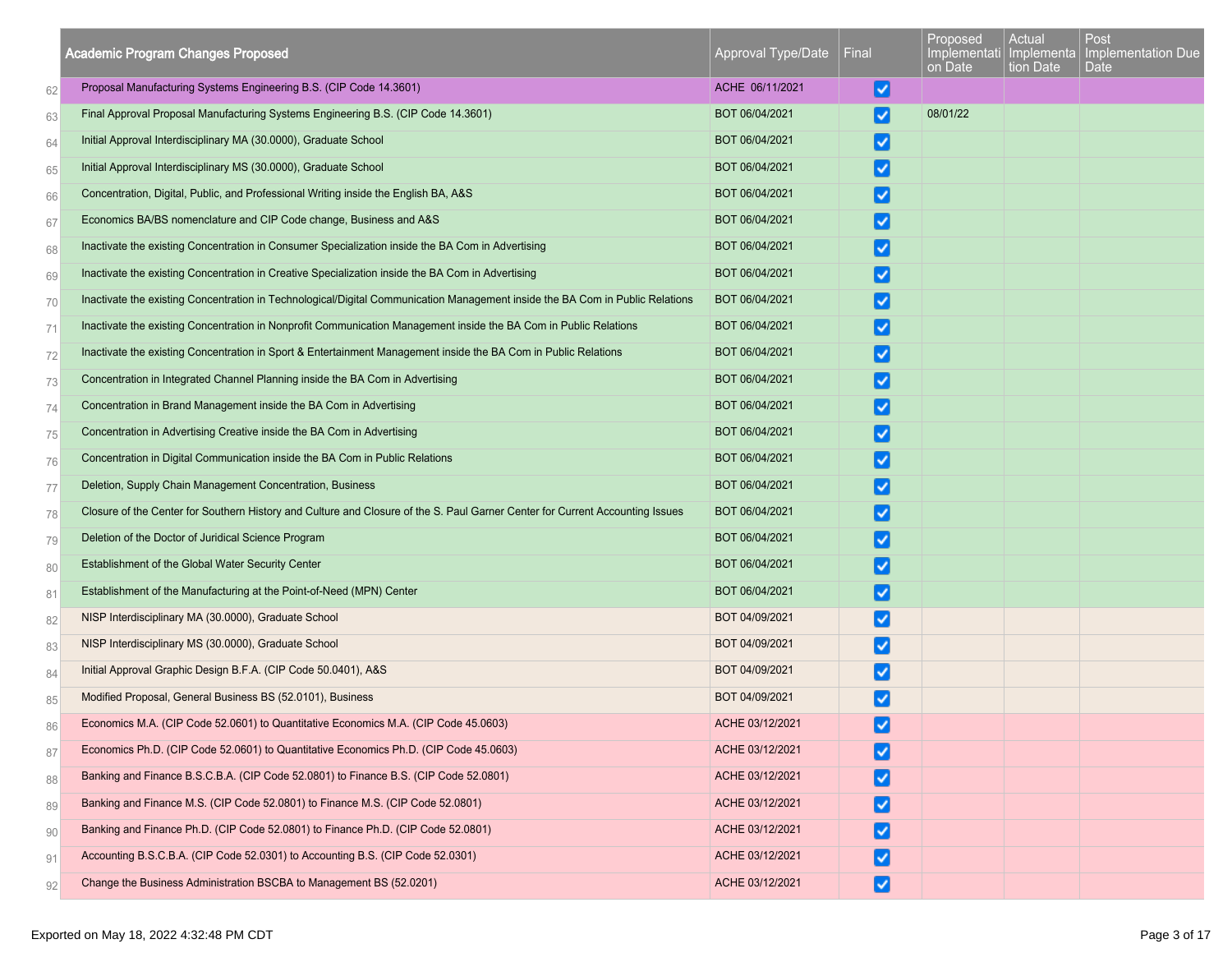|     | <b>Academic Program Changes Proposed</b>                                                                                                                           | Approval Type/Date | Final                | Proposed<br>Implementati   Implementa<br>on Date | Actual<br>tion Date | Post<br>Implementation Due<br>Date |
|-----|--------------------------------------------------------------------------------------------------------------------------------------------------------------------|--------------------|----------------------|--------------------------------------------------|---------------------|------------------------------------|
| 93  | Management Information Systems B.S.C.B.A. (CIP Code 52.1201) to Management Information Systems B.S. (CIP Code 52.1201)                                             | ACHE 03/12/2021    | V                    |                                                  |                     |                                    |
| 94  | Marketing B.S.C.B.A. (CIP Code 52.1401) to Marketing B.S. (CIP Code 52.1401)                                                                                       | ACHE 03/12/2021    |                      |                                                  |                     |                                    |
| 95  | Operations Management B.S.C.B.A. (CIP Code 52.1301) to Operations Management B.S. (CIP Code 52.1301)                                                               | ACHE 03/12/2021    | ✓                    |                                                  |                     |                                    |
| 96  | Concentration - Biological Engineering, Chemical Engineering, B.S.Che.E. (CIP Code 14.0701)                                                                        | ACHE 03/12/2021    |                      |                                                  |                     |                                    |
| 97  | Journalism M.A. (CIP Code 09.0401) to Journalism & Media Studies (CIP Code 09.0499)                                                                                | ACHE 03/12/2021    |                      |                                                  |                     |                                    |
| 98  | Concentration - Global Business Management, Management MA (CIP Code 52.0201)                                                                                       | ACHE 03/12/2021    | ✓                    |                                                  |                     |                                    |
| 99  | Concentration - Human Resources Analytics, Management MA (CIP Code 52.0201)                                                                                        | ACHE 03/12/2021    | ✓                    |                                                  |                     |                                    |
| 100 | Concentration - Strategic Innovation, Entrepreneurship and Growth, Management MA (CIP Code 52.0201)                                                                | ACHE 03/12/2021    | $\blacktriangledown$ |                                                  |                     |                                    |
| 101 | Kinesiology B.S.Ed. (CIP Code 31.0505) to Kinesiology B.S. (CIP Code 31.0505)                                                                                      | ACHE 03/12/2021    |                      |                                                  |                     |                                    |
| 102 | Deletions from ACHE Inventory - Ed.D. and Ph.D. in Elementary (13.1202) and Secondary Education (13.1205) (4 programs)                                             | ACHE 03/12/2021    | ✓                    |                                                  |                     |                                    |
| 103 | Deletion - BSAT Athletic Training (51.0913), HES                                                                                                                   | ACHE 03/12/2021    | $\blacktriangledown$ |                                                  |                     |                                    |
| 104 | Initial Approval - Proposal Manufacturing Systems Engineering B.S. (CIP Code 14.3601)                                                                              | BOT 02/05/2021     | ✓                    |                                                  |                     |                                    |
| 105 | Deletion - BSAT Athletic Training (51.0913), HES                                                                                                                   | BOT 02/05/2021     | ✓                    |                                                  |                     |                                    |
| 106 | Change the Business Administration BSCBA to Management BS (52.0201)                                                                                                | BOT 02/05/2021     | ✓                    |                                                  |                     |                                    |
| 107 | Name Change - Concentration Ph.D. Communication and Information Sciences (09.0199)- Applied Communications to Advertising   BOT 02/05/2021<br>and Public Relations |                    | V                    |                                                  |                     |                                    |
| 108 | Deletions from ACHE Inventory - Ed.D. and Ph.D. in Elementary (13.1202) and Secondary Education (13.1205) (4 programs)                                             | BOT 02/05/2021     | ✓                    |                                                  |                     |                                    |
| 109 | New Off-Campus Site at University of Alabama in Huntsville (UAH), Huntsville, AL                                                                                   |                    | ✓                    |                                                  |                     |                                    |
| 110 | New Exempt Off-Campus Site at Florence City Schools, Florence, AL                                                                                                  | ACHE 12/11/2020    |                      |                                                  |                     |                                    |
| 111 | Deletion - Case Management Certificate, Nursing                                                                                                                    | ACHE 12/11/2020    |                      |                                                  |                     |                                    |
| 112 | Proposal - PhD Health Education and Promotion (51.2207), HES                                                                                                       | ACHE 12/11/2020    |                      | 08/01/21                                         |                     | 08/01/28                           |
| 113 | Dissolution of the joint PhD Health Education and Promotion (UA/UAB)                                                                                               | ACHE 12/11/2020    |                      |                                                  |                     |                                    |
| 114 | Proposal, Final Approval - PhD Health Education and Promotion (51.2207), HES                                                                                       | BOT 11/13/2020     | ✓                    |                                                  |                     |                                    |
| 115 | Economics B.S.C.B.A./B.A. (CIP Code 52.0601) to Quantitative Economics B.S./B.A. (CIP Code 45.0603)                                                                | BOT 11/13/2020     | ✓                    |                                                  |                     |                                    |
| 116 | Economics M.A. (CIP Code 52.0601) to Quantitative Economics M.A. (CIP Code 45.0603)                                                                                | BOT 11/13/2020     |                      |                                                  |                     |                                    |
| 117 | Economics Ph.D. (CIP Code 52.0601) to Quantitative Economics Ph.D. (CIP Code 45.0603)                                                                              | BOT 11/13/2020     | ⊻                    |                                                  |                     |                                    |
| 118 | Banking and Finance B.S.C.B.A. (CIP Code 52.0801) to Finance B.S. (CIP Code 52.0801)                                                                               | BOT 11/13/2020     | V                    |                                                  |                     |                                    |
| 119 | Banking and Finance M.S. (CIP Code 52.0801) to Finance M.S. (CIP Code 52.0801)                                                                                     | BOT 11/13/2020     | V                    |                                                  |                     |                                    |
| 120 | Banking and Finance Ph.D. (CIP Code 52.0801) to Finance Ph.D. (CIP Code 52.0801)                                                                                   | BOT 11/13/2020     | V                    |                                                  |                     |                                    |
| 121 | Accounting B.S.C.B.A. (CIP Code 52.0301) to Accounting B.S. (CIP Code 52.0301)                                                                                     | BOT 11/13/2020     | ⊻                    |                                                  |                     |                                    |
| 122 | Business Administration B.S.C.B.A. (CIP Code 52.0201) to Business Administration B.S. (CIP Code 52.0201)                                                           | BOT 11/13/2020     | V                    |                                                  |                     |                                    |
| 123 | Management Information Systems B.S.C.B.A. (CIP Code 52.1201) to Management Information Systems B.S. (CIP Code 52.1201)                                             | BOT 11/13/2020     | V                    |                                                  |                     |                                    |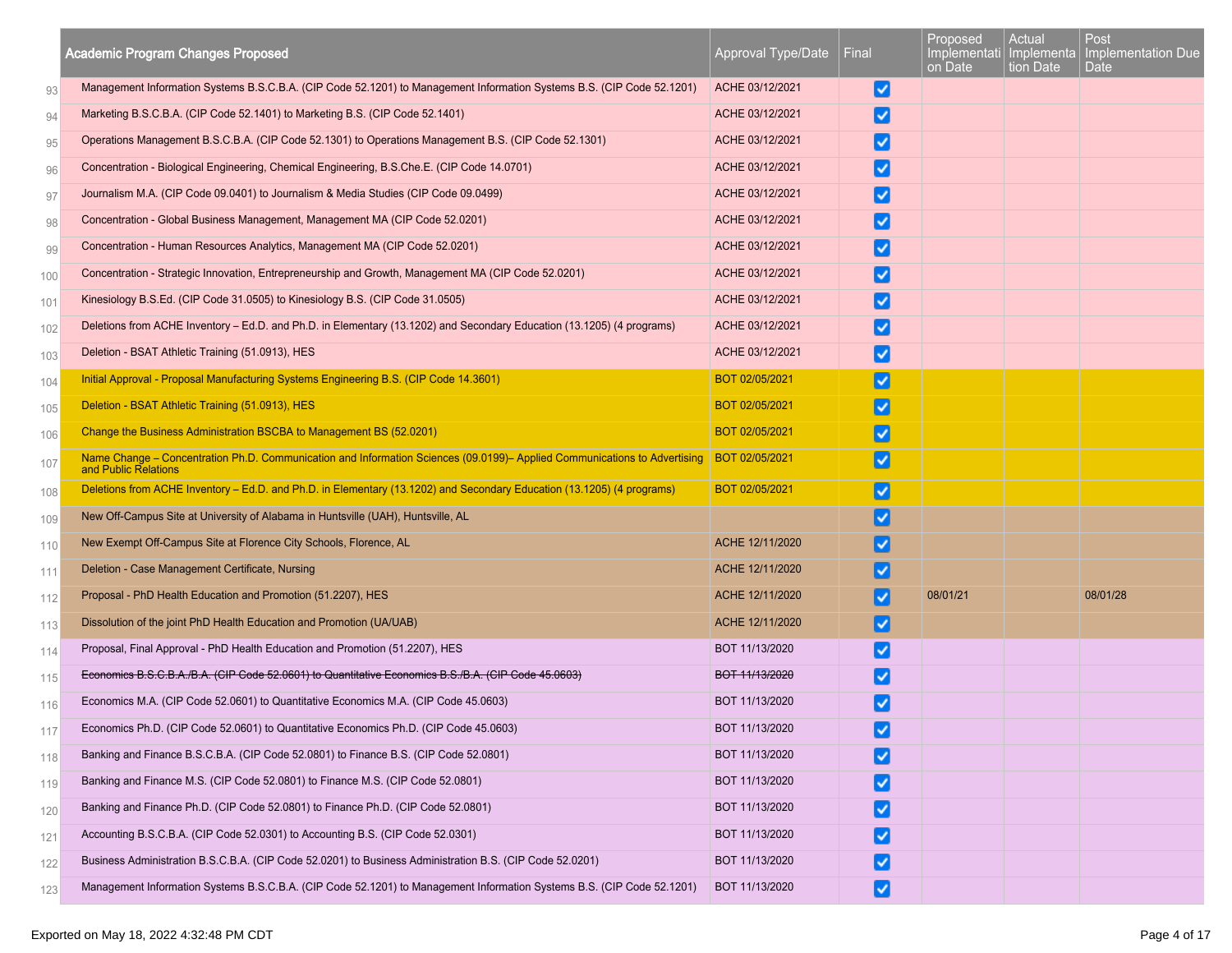|     | <b>Academic Program Changes Proposed</b>                                                               | Approval Type/Date | Final                | Proposed<br>Implementati   Implementa  <br>on Date | Actual<br>tion Date | Post<br>Implementation Due<br>Date |
|-----|--------------------------------------------------------------------------------------------------------|--------------------|----------------------|----------------------------------------------------|---------------------|------------------------------------|
| 124 | Marketing B.S.C.B.A. (CIP Code 52.1401) to Marketing B.S. (CIP Code 52.1401)                           | BOT 11/13/2020     | V                    |                                                    |                     |                                    |
| 125 | Operations Management B.S.C.B.A. (CIP Code 52.1301) to Operations Management B.S. (CIP Code 52.1301)   | BOT 11/13/2020     | ✓                    |                                                    |                     |                                    |
| 126 | Concentration - Biological Engineering, Chemical Engineering, B.S.Che.E. (CIP Code 14.0701)            | BOT 11/13/2020     | ✓                    |                                                    |                     |                                    |
| 127 | Journalism M.A. (CIP Code 09.0401) to Journalism & Media Studies (CIP Code 09.0499)                    | BOT 11/13/2020     | ☑                    |                                                    |                     |                                    |
| 128 | Concentration - Global Business Management, Management MA (CIP Code 52.0201)                           | BOT 11/13/2020     | $\blacktriangledown$ |                                                    |                     |                                    |
| 129 | Concentration - Human Resources Analytics, Management MA (CIP Code 52.0201)                            | BOT 11/13/2020     | ✓                    |                                                    |                     |                                    |
| 130 | Concentration - Strategic Innovation, Entrepreneurship and Growth, Management MA (CIP Code 52.0201)    | BOT 11/13/2020     | $\blacktriangledown$ |                                                    |                     |                                    |
| 131 | NISP Graphic Design B.F.A. (CIP Code 50.0401)                                                          | BOT 11/13/2020     | $\blacktriangledown$ |                                                    |                     |                                    |
| 132 | Kinesiology B.S.Ed. (CIP Code 31.0505) to Kinesiology B.S. (CIP Code 31.0505)                          | BOT 11/13/2020     | ☑                    |                                                    |                     |                                    |
| 133 | NISP Manufacturing Systems Engineering (B.S.), Engineering                                             | BOT 9/18/2020      | $\blacktriangledown$ |                                                    |                     |                                    |
| 134 | Deletion - Case Management Certificate, Nursing                                                        | BOT 9/18/2020      | V                    |                                                    |                     |                                    |
| 135 | Proposal - PhD Health Education and Promotion, HES                                                     | BOT 9/18/2020      | ✓                    | 08/01/21                                           | 08/01/21            | 08/01/28                           |
| 136 | Dissolution of the joint PhD Health Education and Promotion (UA/UAB)                                   | BOT 9/18/2020      | $\blacktriangledown$ |                                                    |                     |                                    |
| 137 | Final Approval Proposal - Curriculum and Instruction (PhD), Curriculum and Instruction, Education      | BOT 9/18/2020      | ⊻                    | 08/01/21                                           | 08/01/21            | 08/01/28                           |
| 138 | Final Approval Proposal - Curriculum and Instruction (EdD), Curriculum and Instruction, Education      | BOT 9/18/2020      | $\blacktriangledown$ | 08/01/21                                           | 08/01/21            | 08/01/28                           |
| 139 | Proposal - Curriculum and Instruction (PhD), Curriculum and Instruction, Education                     | ACHE 9/11/2020     | ✓                    | 08/01/21                                           | 08/01/21            |                                    |
| 140 | Proposal - Curriculum and Instruction (EdD), Curriculum and Instruction, Education                     | ACHE 9/11/2020     | ✓                    | 08/01/21                                           | 08/01/21            |                                    |
| 141 | Proposal - Athletic Training (MSAT), HES                                                               | ACHE 6/12/2020     | √                    | 08/01/22                                           |                     | 09/01/29                           |
| 142 | Changing B.S.Micr. to B.S. Microbiology                                                                | ACHE 6/12/2020     | ⊻                    |                                                    |                     |                                    |
| 143 | Changing M.S.M. Sci. Marine Science to M.S. Marine Science                                             | ACHE 6/12/2020     | $\blacktriangledown$ |                                                    |                     |                                    |
| 144 | CIP Code Change Early Childhood Education BS 19.0799 to 19.0711                                        | ACHE 6/12/2020     | ✓                    |                                                    |                     |                                    |
| 145 | CIP Code Change Applied Statistics MS 27.0502 to 27.0601                                               | ACHE 6/12/2020     | $\blacktriangledown$ |                                                    |                     |                                    |
| 146 | Concentration Mathematics, Secondary Education (MA), Curriculum and Instruction, Education             | ACHE 6/12/2020     | $\blacktriangledown$ |                                                    |                     |                                    |
| 147 | Concentration General Social Sciences, Secondary Education (MA), Curriculum and Instruction, Education | ACHE 6/12/2020     | ✓                    |                                                    |                     |                                    |
| 148 | Concentration English Language Arts, Secondary Education (MA), Curriculum and Instruction, Education   | ACHE 6/12/2020     | ◡                    |                                                    |                     |                                    |
| 149 | Concentration General Science, Secondary Education (MA), Curriculum and Instruction, Education         | ACHE 6/12/2020     | M                    |                                                    |                     |                                    |
| 150 | Concentration - Public History (History, BA)                                                           | ACHE 6/12/2020     | ☑                    |                                                    |                     |                                    |
| 151 | Concentration - Legal History (History, BA)                                                            | ACHE 6/12/2020     | M                    |                                                    |                     |                                    |
| 152 | Anthropology (M.A.) and Health Education & Promotion (M.P.H.) Dual Degree Program                      | ACHE 6/12/2020     | ⊻                    |                                                    |                     |                                    |
| 153 | Deletion Parent and Family Life Education Concentration, HDFS, HES                                     | ACHE 6/12/2020     | $\blacktriangledown$ |                                                    |                     |                                    |
| 154 | Deletion Computer Engr (EE) Option2 Concentration, Electrical Engineering                              | ACHE 6/12/2020     | M                    |                                                    |                     |                                    |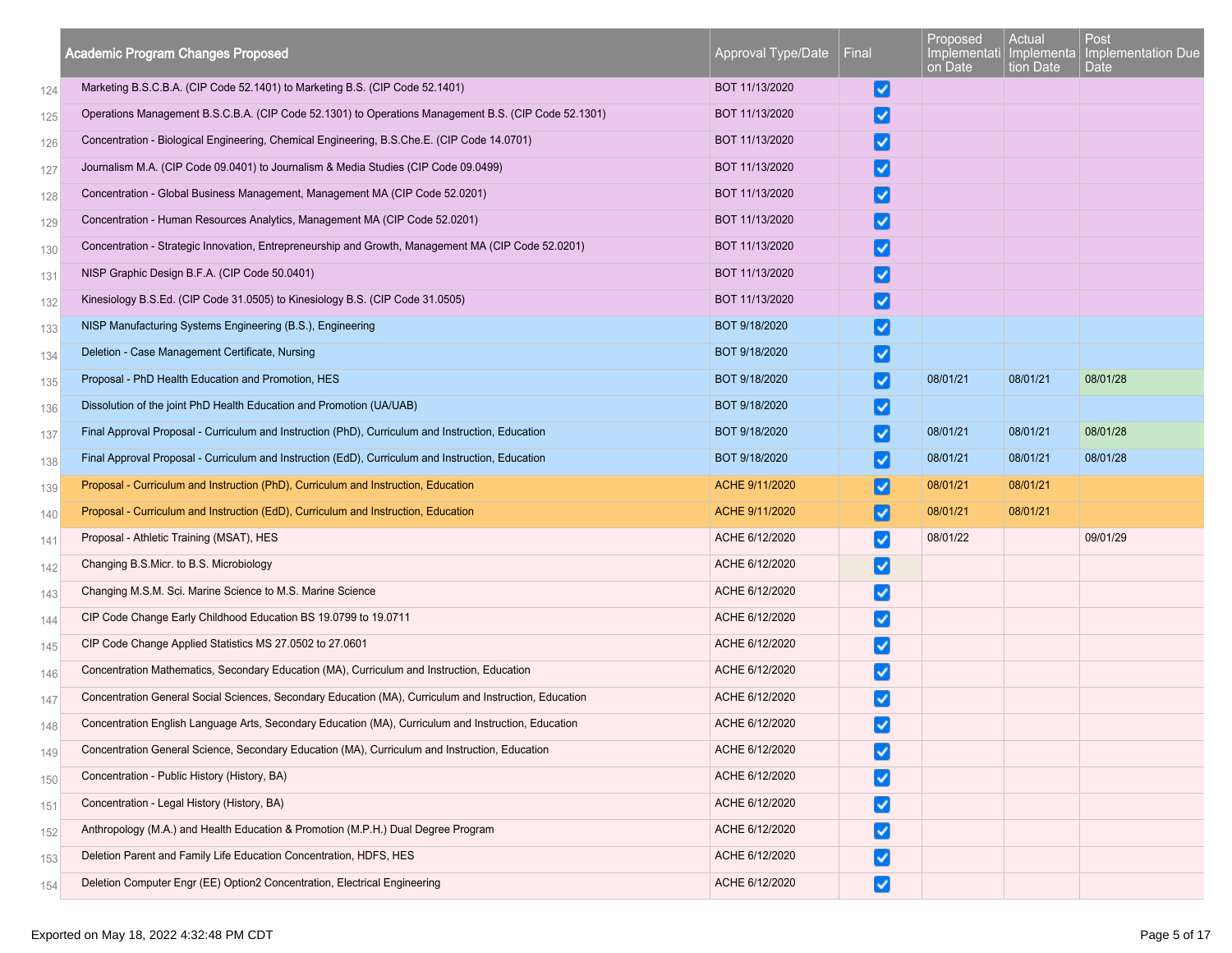|     | <b>Academic Program Changes Proposed</b>                                                               | Approval Type/Date  | Final                    | Proposed<br>Implementati<br>on Date | Actual<br>Implementa<br>tion Date | Post<br>Implementation Due<br>Date |
|-----|--------------------------------------------------------------------------------------------------------|---------------------|--------------------------|-------------------------------------|-----------------------------------|------------------------------------|
| 155 | Establishment of the C.T. and Kelly Fitzpatrick Center for Value Investing                             | ACHE 6/12/2020      | ⋁                        |                                     |                                   |                                    |
| 156 | Establishment of the Center of Innovative Research in Autism                                           | ACHE 6/12/2020      | $\vert\checkmark\vert$   |                                     |                                   |                                    |
| 157 | Change the Name of the Institute of Business Analytics to the Institute of Data and Analytics          | ACHE 6/12/2020      | $\vert\checkmark\vert$   |                                     |                                   |                                    |
| 158 | CIP Code Change Early Childhood Education BS 19.0799 to 19.0711                                        | <b>BOT 6/5/2020</b> | ☑                        |                                     |                                   |                                    |
| 159 | CIP Code Change Applied Statistics MS 27.0502 to 27.0601                                               | <b>BOT 6/5/2020</b> | び                        |                                     |                                   |                                    |
| 160 | Proposal - Athletic Training (MSAT), HES                                                               | <b>BOT 6/5/2020</b> | $\vert \checkmark \vert$ |                                     |                                   |                                    |
| 161 | Proposal - Curriculum and Instruction (PhD), Curriculum and Instruction, Education                     | BOT 4/10/2020       | ⊻                        |                                     |                                   |                                    |
| 162 | Proposal - Curriculum and Instruction (EdD), Curriculum and Instruction, Education                     | BOT 4/10/2020       |                          |                                     |                                   |                                    |
| 163 | Concentration - Public History (History, BA)                                                           | BOT 4/10/2020       |                          |                                     |                                   |                                    |
| 164 | Concentration - Legal History (History, BA)                                                            | BOT 4/10/2020       |                          |                                     |                                   |                                    |
| 165 | Anthropology (M.A.) and Health Education & Promotion (M.P.H.) Dual Degree Program                      | BOT 4/10/2020       | ✓                        |                                     |                                   |                                    |
| 166 | Deletion Parent and Family Life Education Concentration, HDFS, HES                                     | BOT 4/10/2020       |                          |                                     |                                   |                                    |
| 167 | Deletion Computer Engr (EE) Option2 Concentration, Electrical Engineering                              | BOT 4/10/2020       | ✓                        |                                     |                                   |                                    |
| 168 | Deletion Child Development Practitioners Concentration, HDFS BS, HES                                   | BOT 4/10/2020       |                          |                                     |                                   |                                    |
| 169 | Establishment of the Center of Innovative Research in Autism                                           | BOT 4/10/2020       |                          |                                     |                                   |                                    |
| 170 | Change the Name of the Institute of Business Analytics to the Institute of Data and Analytics          | BOT 4/10/2020       | $\vert\checkmark\vert$   |                                     |                                   |                                    |
| 171 | Deletion Tax Law Certificate, Law School                                                               | ACHE 3/13/2020      | ⊻                        |                                     |                                   |                                    |
| 172 | Deletion, Clinical Nurse Leader, Nursing (MSN)                                                         | ACHE 3/13/2020      | $\vert\checkmark\vert$   |                                     |                                   |                                    |
| 173 | Deletion, Case Manager, Nursing (MSN)                                                                  | ACHE 3/13/2020      | $\vert\checkmark\vert$   |                                     |                                   |                                    |
| 174 | Concentration, School Library Media, CIP Code 25.0101, Library and Information Studies (MLIS)          | ACHE 3/13/2020      | ⊻                        |                                     |                                   |                                    |
| 175 | Concentration, School Library Media Specialist, CIP Code 13.0401, Educational Leadership (Ed.S.)       | ACHE 3/13/2020      | $\vert\checkmark\vert$   |                                     |                                   |                                    |
| 176 | Post Implementation Report •Bachelor of Science (BS) in Architectural Engineering (CIP 14.0401)        | ACHE 3/13/2020      | $\vert\checkmark\vert$   |                                     |                                   |                                    |
| 177 | Post Implementation Report •Bachelor of Science (BS) in Environmental Engineering (CIP 14.1401)        | ACHE 3/13/2020      | $\vert\checkmark\vert$   |                                     |                                   |                                    |
| 178 | Establish Alabama Entrepreneurship Institute                                                           | ACHE 3/13/2020      | ✓                        |                                     |                                   |                                    |
| 179 | Establish Center for Interconnected Behavioral and Mental Health Systems                               | ACHE 3/13/2020      | ☑                        |                                     |                                   |                                    |
| 180 | Final Approval - Proposal - Cyber Security (BS), Engineering (CIP Code 11.1003)                        | BOT 2/7/2020        | √                        | 08/01/20                            | 08/01/20                          | 09/01/27                           |
| 181 | Proposal - Athletic Training (MSAT), HES                                                               | BOT 2/7/2020        |                          | 08/01/22                            |                                   |                                    |
| 182 | Concentration Mathematics, Secondary Education (MA), Curriculum and Instruction, Education             | BOT 2/7/2020        | ⊻                        |                                     |                                   |                                    |
| 183 | Concentration General Social Sciences, Secondary Education (MA), Curriculum and Instruction, Education | BOT 2/7/2020        | ⊻                        |                                     |                                   |                                    |
| 184 | Concentration English Language Arts, Secondary Education (MA), Curriculum and Instruction, Education   | BOT 2/7/2020        | ⊻                        |                                     |                                   |                                    |
| 185 | Concentration General Science, Secondary Education (MA), Curriculum and Instruction, Education         | BOT 2/7/2020        | ⊻                        |                                     |                                   |                                    |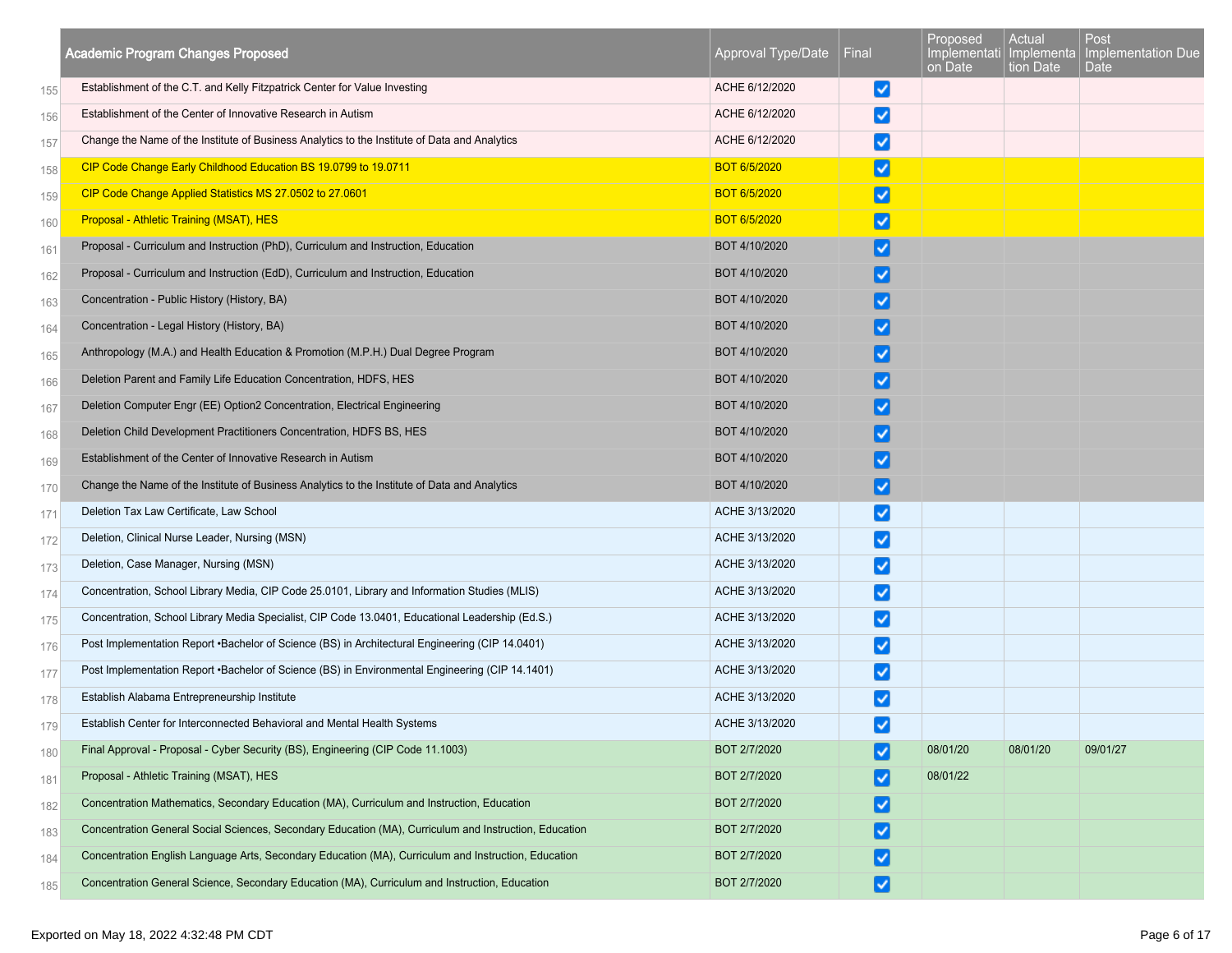|     | <b>Academic Program Changes Proposed</b>                                                                                                                                                   | Approval Type/Date | Final                  | Proposed<br>on Date | Actual<br>tion Date | Post<br>Implementati Implementa Implementation Due<br>Date |
|-----|--------------------------------------------------------------------------------------------------------------------------------------------------------------------------------------------|--------------------|------------------------|---------------------|---------------------|------------------------------------------------------------|
| 186 | Changing B.S.Micr. to B.S. Microbiology                                                                                                                                                    | BOT 2/7/2020       | ⊻                      |                     |                     |                                                            |
| 187 | Changing M.S.M. Sci. Marine Science to M.S. Marine Science                                                                                                                                 | BOT 2/7/2020       | $\vert\checkmark\vert$ |                     |                     |                                                            |
| 188 | Proposal - Cyber Security (BS), Engineering (CIP Code 11.1003)                                                                                                                             | ACHE 12/6/2019     | ✓                      | 08/01/20            | 08/01/20            |                                                            |
| 189 | NISP - Athletic Training (MSAT), HES                                                                                                                                                       | BOT 11/08/2019     | $\blacktriangledown$   |                     |                     |                                                            |
| 190 | Concentration, School Library Media Specialist, CIP Code 13.0401, Educational Leadership (Ed.S.)                                                                                           | BOT 11/08/2019     | ☑                      |                     |                     |                                                            |
| 191 | Concentration, School Library Media, CIP Code 25.0101, Library and Information Studies (MLIS)                                                                                              | BOT 11/08/2019     | ⊻                      |                     |                     |                                                            |
| 192 | Deletion - Nursing Concentration, Clinical Nurse Leader, Nurse Case Manager (MSN) (CIP Code 51.3801)                                                                                       | BOT 11/08/2019     | ⊻                      |                     |                     |                                                            |
| 193 | Deletion - Tax Law Graduate Certificate (CIP Code 22.0211)                                                                                                                                 | BOT 11/08/2019     | ☑                      |                     |                     |                                                            |
| 194 | Establish Alabama Entrepreneurship Institute                                                                                                                                               | BOT 11/08/2019     | ⊻                      |                     |                     |                                                            |
| 195 | Establish Center for Interconnected Behavioral and Mental Health Systems                                                                                                                   | BOT 11/08/2019     | ⊻                      |                     |                     |                                                            |
| 196 | Concentration, Sport and Entertainment Event Management, Hospitality Management (B.S.), HES                                                                                                | ACHE 9/13/2019     | $\vert\checkmark\vert$ |                     |                     |                                                            |
| 197 | Concentration, Health Communication, Communication and Information Sciences (PhD), C&IS                                                                                                    | ACHE 9/13/2019     | ⊻                      |                     |                     |                                                            |
| 198 | Concentration, Marketing Communication Management, Advertising & Public Relations (MA), C&IS                                                                                               | ACHE 9/13/2019     | ⊻                      |                     |                     |                                                            |
| 199 | Certificate, Book Arts, C&IS                                                                                                                                                               | ACHE 9/13/2019     | ⊻                      |                     |                     |                                                            |
| 200 | Proposal, Management Information Systems (MS), Business                                                                                                                                    | ACHE 9/13/2019     | ⊻                      |                     |                     |                                                            |
| 201 | Final Approval - MIS (MS) Information Systems, Statistics, and Management Science, Business                                                                                                | BOT 9/6/2019       | ⊻                      | 08/01/20            | 08/01/20            | 09/01/27                                                   |
| 202 | Proposal - Cyber Security (BSCyS), Engineering (CIP Code 11.1003)                                                                                                                          | BOT 9/6/2019       | ⊻                      |                     |                     |                                                            |
| 203 | Final Approval - Proposal, MS Hospitality Management with a concentration Sport Hospitality, HES                                                                                           | BOT 6/7/2019       | $\vert\checkmark\vert$ | 08/01/20            | 08/01/20            | 09/01/27                                                   |
| 204 | Proposal, Management Information Systems (MS), Business                                                                                                                                    | BOT 6/7/2019       | ⊻                      | 08/01/20            | 08/01/20            | 09/01/27                                                   |
| 205 | NISP, Curriculum and Instruction (PhD), Curriculum and Instruction, Education                                                                                                              | BOT 6/7/2019       | ⊻                      |                     |                     |                                                            |
| 206 | NISP, Curriculum and Instruction (EdD), Curriculum and Instruction, Education                                                                                                              | BOT 6/7/2019       | ⊻                      |                     |                     |                                                            |
| 207 | Concentration, Health Communication, Communication and Information Sciences (PhD), C&IS                                                                                                    | BOT 6/7/2019       | ⊻                      |                     |                     |                                                            |
| 208 | Concentration, Marketing Communication Management, Advertising & Public Relations (MA), C&IS                                                                                               | BOT 6/7/2019       | $\vert\checkmark\vert$ |                     |                     |                                                            |
| 209 | Certificate, Book Arts, C&IS                                                                                                                                                               | BOT 6/7/2019       | ⊻                      |                     |                     |                                                            |
| 210 | Concentration, Sport and Entertainment Event Management, Hospitality Management (B.S.), HES                                                                                                | BOT 6/7/2019       | ◡                      |                     |                     |                                                            |
| 211 | Degree nomenclature changes - BSHES Early Childhood Education to BS Early Childhood Education and BSHES Human<br>Development and Family Studies to BS Human Development and Family Studies | ACHE 6/7/2019      | V                      |                     |                     |                                                            |
| 212 | Proposal, MS Hospitality Management with a concentration Sport Hospitality, HES                                                                                                            | ACHE 6/7/2019      | ✓                      | 08/01/20            | 08/01/20            | 09/01/27                                                   |
| 213 | Concentration - Professional Sales, Marketing (MS), Business                                                                                                                               | ACHE 6/7/2019      | ⊻                      |                     |                     |                                                            |
| 214 | Concentration - Cybersecurity, Computer Science (BCS), Engineering                                                                                                                         | ACHE 6/7/2019      | ⊻                      |                     |                     |                                                            |
| 215 | Post Implementation Report/Request to Amend Post Implementation Conditions Doctor of Juridical Science (CIP 22.0203)                                                                       | ACHE 6/7/2019      | ⊻                      |                     |                     |                                                            |
| 216 | Concentration - Professional Sales, Marketing (MS), Business                                                                                                                               | BOT 4/12/2019      | ☑                      |                     |                     |                                                            |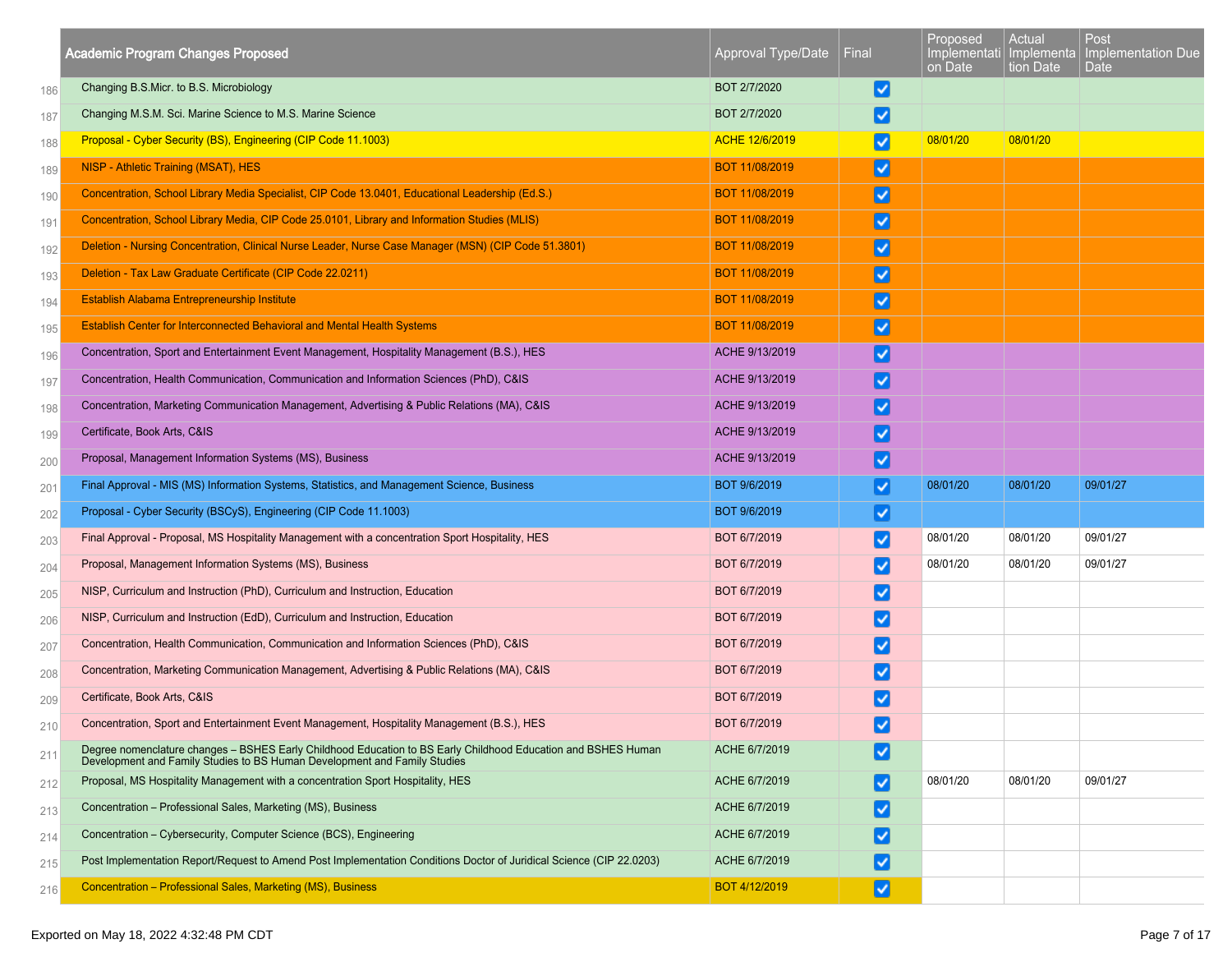|     | <b>Academic Program Changes Proposed</b>                                                                                                                                                   | Approval Type/Date    | Final                  | Proposed<br>Implementati   Implementa  <br>on Date | Actual<br>tion Date | Post<br>Implementation Due<br><b>Date</b> |
|-----|--------------------------------------------------------------------------------------------------------------------------------------------------------------------------------------------|-----------------------|------------------------|----------------------------------------------------|---------------------|-------------------------------------------|
| 217 | NISP - Cyber Security, (BS), Computer Science                                                                                                                                              | BOT 4/12/2019         | M                      |                                                    |                     |                                           |
| 218 | Concentration – Cybersecurity, Computer Science (BCS), Engineering                                                                                                                         | BOT 4/12/2019         | ☑                      |                                                    |                     |                                           |
| 219 | Degree nomenclature changes - BSHES Early Childhood Education to BS Early Childhood Education and BSHES Human<br>Development and Family Studies to BS Human Development and Family Studies | BOT 4/12/2019         | M                      |                                                    |                     |                                           |
| 220 | Name Change - CPYBP to the Center for Youth Development and Intervention                                                                                                                   | ACHE 3/15/2019        | $ \mathbf{v} $         |                                                    |                     |                                           |
| 221 | Concentration Social Justice and Inclusion Advocacy, Communication and Information Sciences (PhD), C&IS                                                                                    | ACHE 3/15/2019        | M                      |                                                    |                     |                                           |
| 222 | Concentration Entrepreneurship, Management (B.S.C.B.A.)                                                                                                                                    | ACHE 3/15/2019        | M                      |                                                    |                     |                                           |
| 223 | Concentration Financial Engineering, Finance (B.S.C.B.A.)                                                                                                                                  | ACHE 3/15/2019        | M                      |                                                    |                     |                                           |
| 224 | Concentration Health Care Analytics, Management (B.S.C.B.A.)                                                                                                                               | ACHE 3/15/2019        | ⊻                      |                                                    |                     |                                           |
| 225 | Concentration Econometrics and Quantitative Economics, Economics (B.S.C.B.A.)                                                                                                              | ACHE 3/15/2019        | M                      |                                                    |                     |                                           |
| 226 | Concentration Banking and Financial Services, Finance (B.S.C.B.A)                                                                                                                          | ACHE 3/15/2019        | M                      |                                                    |                     |                                           |
| 227 | Concentration Supply Chain Management, Operations Management (B.S.C.B.A.)                                                                                                                  | ACHE 3/15/2019        | M                      |                                                    |                     |                                           |
| 228 | Concentration Professional Accounting, Accounting (B.S.C.B.A.)                                                                                                                             | ACHE 3/15/2019        | M                      |                                                    |                     |                                           |
| 229 | Concentration Human Resource Management, Management (B.S.C.B.A.)                                                                                                                           | ACHE 3/15/2019        | $\vert\mathbf{v}\vert$ |                                                    |                     |                                           |
| 230 | Concentration Economic Policy, Economics (B.S.C.B.A.)                                                                                                                                      | ACHE 3/15/2019        | ⊻                      |                                                    |                     |                                           |
| 231 | Proposal, MS Hospitality Management with a concentration Sport Hospitality, HES                                                                                                            | BOT 2/8/2019          | ∣V∣                    |                                                    |                     |                                           |
| 232 | Concentration Entrepreneurship, Management (B.S.C.B.A.)                                                                                                                                    | BOT 2/8/2019          | ∣V∣                    |                                                    |                     |                                           |
| 233 | Concentration Health Care Analytics, Management (B.S.C.B.A.)                                                                                                                               | BOT 2/8/2019          | ☑                      |                                                    |                     |                                           |
| 234 | Concentration Human Resource Management, Management (B.S.C.B.A.)                                                                                                                           | BOT 2/8/2019          | √                      |                                                    |                     |                                           |
| 235 | Concentration Economic Policy, Economics (B.S.C.B.A.)                                                                                                                                      | BOT 2/8/2019          | ∣✓∣                    |                                                    |                     |                                           |
| 236 | Concentration Econometrics and Quantitative Economics, Economics (B.S.C.B.A.)                                                                                                              | BOT 2/8/2019          | ∣V                     |                                                    |                     |                                           |
| 237 | Concentration Financial Engineering, Finance (B.S.C.B.A.)                                                                                                                                  | BOT 2/8/2019          | ∣V∣                    |                                                    |                     |                                           |
| 238 | Concentration Banking and Financial Services, Finance (B.S.C.B.A)                                                                                                                          | BOT 2/8/2019          | ∣V                     |                                                    |                     |                                           |
| 239 | Concentration Supply Chain Management, Operations Management (B.S.C.B.A.)                                                                                                                  | BOT 2/8/2019          | ∣V∣                    |                                                    |                     |                                           |
| 240 | Concentration Professional Accounting, Accounting (B.S.C.B.A.)                                                                                                                             | BOT 2/8/2019          | ✓                      |                                                    |                     |                                           |
| 241 | Name Change - CPYBP to the Center for Youth Development and Intervention                                                                                                                   | BOT 2/8/2019          | M                      |                                                    |                     |                                           |
| 242 | Concentration Physical Education, Kinesiology (BSEd), Education                                                                                                                            | <b>ACHE 12/7/2018</b> | ☑                      |                                                    |                     |                                           |
| 243 | Concentration Exercise Science, Kinesiology (BSEd), Education                                                                                                                              | ACHE 12/7/2018        | ☑                      |                                                    |                     |                                           |
| 244 | NISP Master of Science Management Information Systems (MSMIS), Business                                                                                                                    | BOT 11/9/2018         | M                      |                                                    |                     |                                           |
| 245 | NISP PhD in Management Information Systems (PhD), Business                                                                                                                                 | BOT 11/9/2018         | ⊻                      |                                                    |                     |                                           |
| 246 | Concentration Social Justice and Inclusion Advocacy, C&IS PhD                                                                                                                              | BOT 11/9/2018         | M                      |                                                    |                     |                                           |
| 247 | Concentration Exercise Science, Kinesiology (BSEd), Education                                                                                                                              | BOT 9/21/2018         | Ø                      |                                                    |                     |                                           |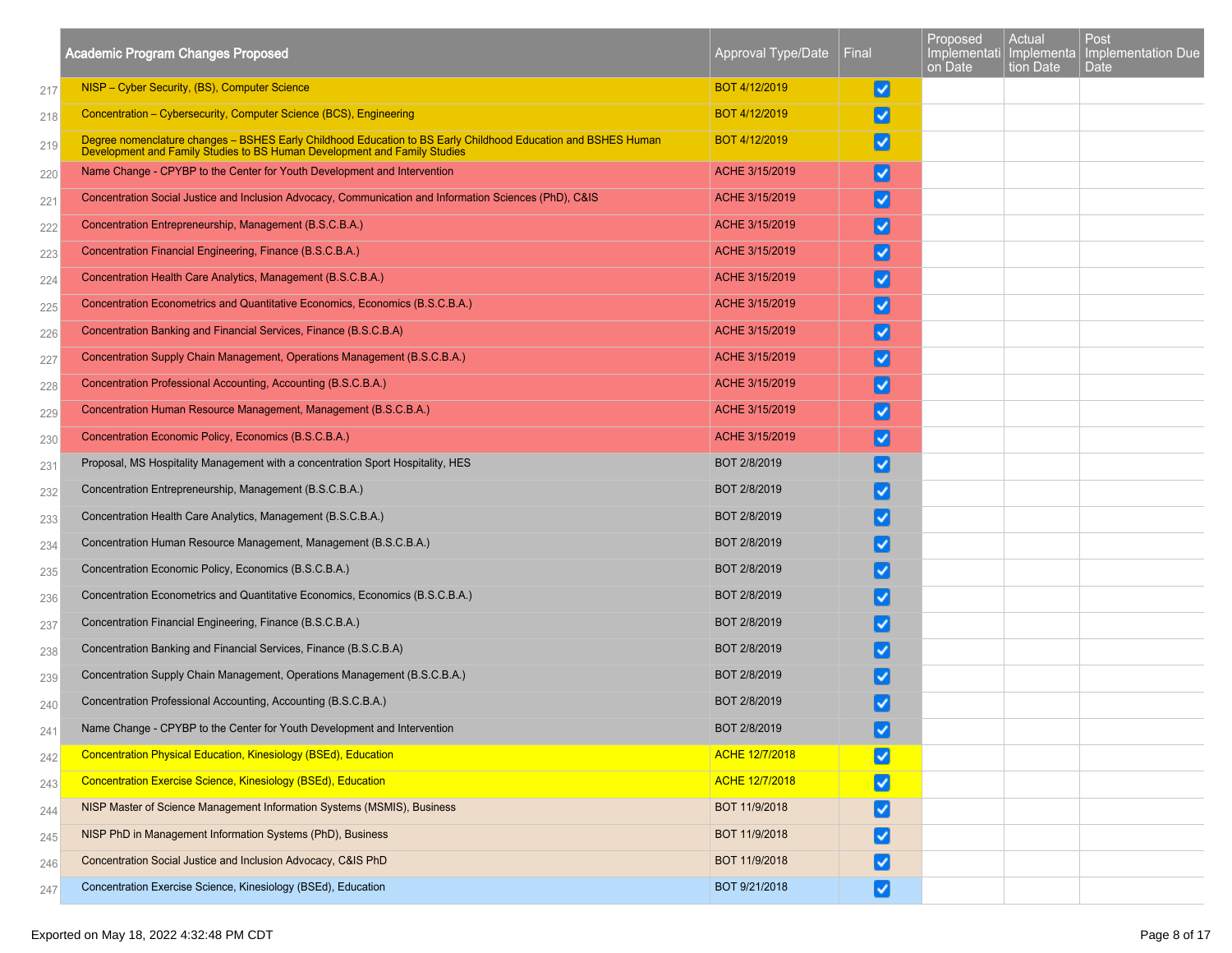|     | <b>Academic Program Changes Proposed</b>                                                           | Approval Type/Date | Final                  | Proposed<br>on Date | Actual<br>tion Date | Post<br>Implementati Implementa Implementation Due<br>Date |
|-----|----------------------------------------------------------------------------------------------------|--------------------|------------------------|---------------------|---------------------|------------------------------------------------------------|
| 248 | Concentration Physical Education, Kinesiology (BSEd), Education                                    | BOT 9/21/2018      | V                      |                     |                     |                                                            |
| 249 | Proposal BS Educational Neuroscience in the College of Education                                   | BOT 9/21/2018      | $\vert\checkmark\vert$ |                     |                     |                                                            |
| 250 | Proposal Computer Engineering (BS CompE), Engineering                                              | BOT 9/21/2018      | V                      |                     |                     |                                                            |
| 251 | Proposal Musical Audio Engineering (BSMAE)                                                         | BOT 9/21/2018      | V                      |                     |                     |                                                            |
| 252 | Proposal Business Analytics, (MSBA) Culvershouse                                                   | BOT 9/21/2018      | ⊻                      |                     |                     |                                                            |
| 253 | Proposal Social Work (DSW)                                                                         | BOT 9/21/2018      | ☑                      |                     |                     |                                                            |
| 254 | Proposal Biological Sciences (MA), A&S                                                             | BOT 9/21/2018      | ☑                      |                     |                     |                                                            |
| 255 | Program Deletion: School Psychology Ed.D. CIP 42.2805                                              | ACHE 9/14/2018     | ☑                      |                     |                     |                                                            |
| 256 | Program Deletion: MSESM Engineering Science and Mechanics CIP 14.1101                              | ACHE 9/14/2018     | $\vert \checkmark$     |                     |                     |                                                            |
| 257 | Proposal BS Educational Neuroscience in the College of Education                                   | ACHE 9/14/2018     | ☑                      | 08/01/19            | 08/01/20            | 06/01/26                                                   |
| 258 | Proposal Computer Engineering (BS CompE), Engineering                                              | ACHE 9/14/2018     | $\vert \checkmark$     | 08/01/19            | 08/01/19            | 06/01/26                                                   |
| 259 | Proposal Musical Audio Engineering (BSMAE)                                                         | ACHE 9/14/2018     | $\vert\checkmark\vert$ | 08/01/19            | 08/01/19            | 06/01/26                                                   |
| 260 | Proposal Business Analytics, (MSBA) Culvershouse                                                   | ACHE 9/14/2018     | ⊻                      | 08/01/19            | 08/01/20            | 06/01/26                                                   |
| 261 | Proposal Social Work (DSW)                                                                         | ACHE 9/14/2018     | ☑                      | 08/01/19            | 08/01/19            | 06/01/26                                                   |
| 262 | Proposal Biological Sciences (MA), A&S                                                             | ACHE 9/14/2018     | $\vert \checkmark$     | 08/01/19            | 08/01/19            | 06/01/26                                                   |
| 263 | Concentration Advertising Creative, Advertising and Public Relations (MA), C&IS                    | ACHE 9/14/2018     | ☑                      |                     |                     |                                                            |
| 264 | Concentration Media Strategy, Advertising and Public Relations (MA), C&IS                          | ACHE 9/14/2018     | ☑                      |                     |                     |                                                            |
| 265 | Concentration Applied Communication, Communication and Information Sciences (PhD), C&IS            | ACHE 9/14/2018     | $\vert \checkmark$     |                     |                     |                                                            |
| 266 | Concentration Book and Publishing Studies, Communication and Information Sciences (PhD), C&IS      | ACHE 9/14/2018     | ⊻                      |                     |                     |                                                            |
| 267 | Concentration Interpersonal Communication, Communication and Information Sciences (PhD), C&IS      | ACHE 9/14/2018     | ⊻                      |                     |                     |                                                            |
| 268 | Concentration Media Processes and Effects, Communication and Information Sciences (PhD), C&IS      | ACHE 9/14/2018     | ☑                      |                     |                     |                                                            |
| 269 | Concentration Rhetoric and Political Discourse, Communication and Information Sciences (PhD), C&IS | ACHE 9/14/2018     | V                      |                     |                     |                                                            |
| 270 | Concentration Acting, Theatre (MFA), A&S                                                           | ACHE 9/14/2018     | Ø                      |                     |                     |                                                            |
| 271 | Concentration Arts Management, Theatre (MFA), A&S                                                  | ACHE 9/14/2018     | $\vert \checkmark$     |                     |                     |                                                            |
| 272 | Concentration Directing, Theatre (MFA), A&S                                                        | ACHE 9/14/2018     | $\checkmark$           |                     |                     |                                                            |
| 273 | Concentration Stage Management, Theatre (MFA), A&S                                                 | ACHE 9/14/2018     | V                      |                     |                     |                                                            |
| 274 | Concentration Costume Design and Production, Theatre (MFA), A&S                                    | ACHE 9/14/2018     | M                      |                     |                     |                                                            |
| 275 | Concentration Design and Production, Theatre (MFA),                                                | ACHE 9/14/2018     | ☑                      |                     |                     |                                                            |
| 276 | Undergraduate Certificate, Crossing Points Certificate in Occupational Studies, Education          | ACHE 9/14/2018     | M                      |                     |                     |                                                            |
| 277 | CIP Code change Communication and Information Sciences (Ph.D.) from 09.0102 to 09.0199             | ACHE 9/14/2018     | ☑                      |                     |                     |                                                            |
| 278 | Final Approval Nursing Sciences Ph.D. Jt/w UAH, CIP Code 51.3808                                   | BOT 6/8/2018       | M                      | 06/01/19            | 06/01/19            | 06/01/24                                                   |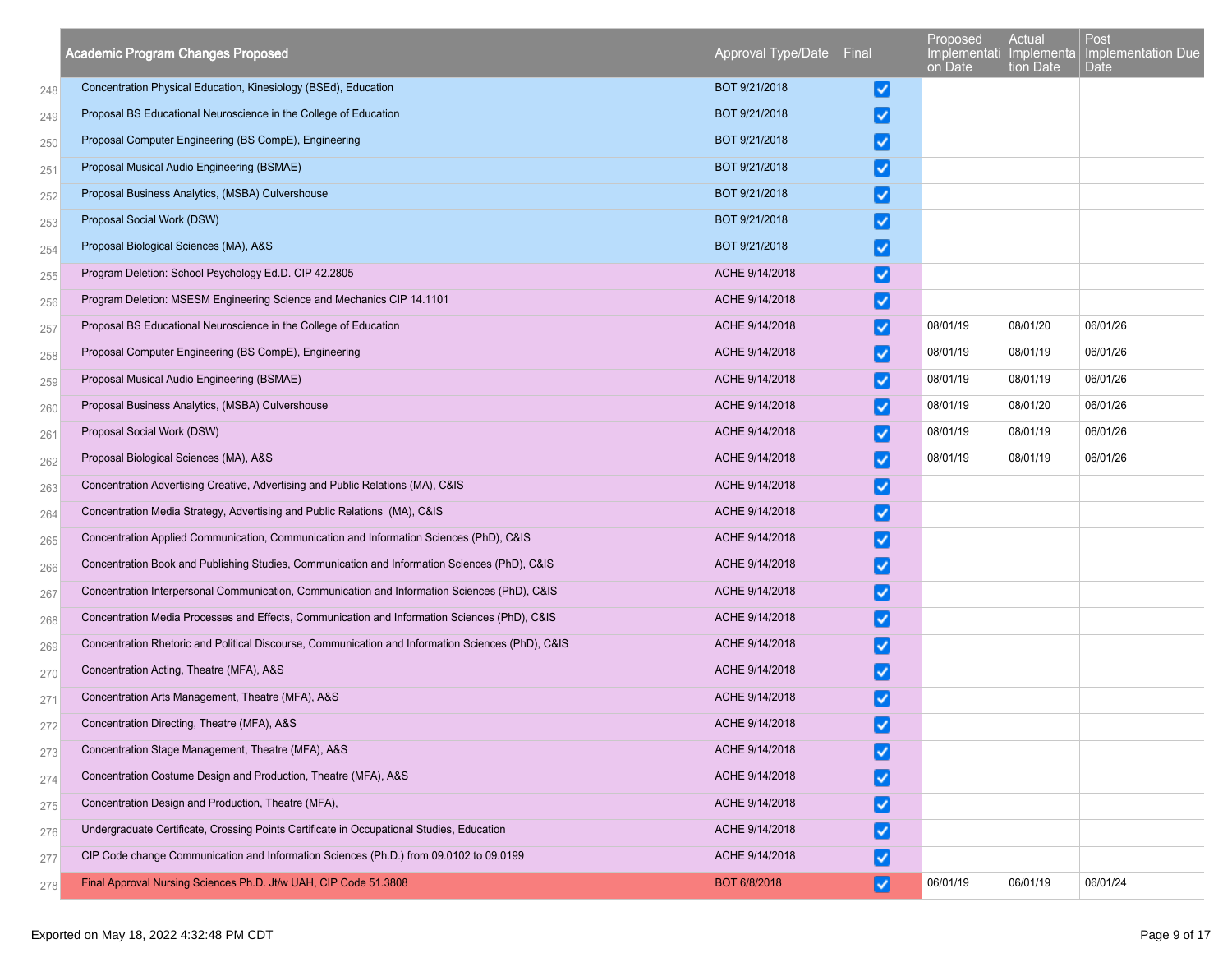|     | <b>Academic Program Changes Proposed</b>                                                                    | Approval Type/Date | Final                  | Proposed<br>Implementati<br>on Date | Actual<br>Implementa<br>tion Date | Post<br>Implementation Due<br>Date |
|-----|-------------------------------------------------------------------------------------------------------------|--------------------|------------------------|-------------------------------------|-----------------------------------|------------------------------------|
| 279 | Final Approval Human Development and Family Studies MS, HES CIP Code 19.0701                                | BOT 6/8/2018       | ∣√∣                    | 08/01/19                            | 08/01/19                          | 09/01/24                           |
| 280 | Final Approval MFA Dance, A&S, CIP Code 50.0301                                                             | BOT 6/8/2018       | ∣V                     | 08/01/19                            | 08/01/20                          | 09/01/24                           |
| 281 | Initial Approval Proposal BS Educational Neuroscience in the College of Education, CIP Coe 13.0607          | BOT 6/8/2018       | ☑                      |                                     |                                   |                                    |
| 282 | Initial Approval Proposal Computer Engineering (BS CompE), Engineering CIP Code 14.0901                     | BOT 6/8/2018       | ⊻                      |                                     |                                   |                                    |
| 283 | Initial Approval Business Analytics, (MSBA) Culvershouse CIP Code 52.1302                                   | BOT 6/8/2018       | ⊻                      |                                     |                                   |                                    |
| 284 | NISP Sports Leadership (MS), HES, CIP Code 52.0999                                                          | BOT 6/8/2018       | ⊻                      |                                     |                                   |                                    |
| 285 | NISP Hospitality Management (MS), HES, CIP Code 52.0901                                                     | BOT 6/8/2018       | ⊻                      |                                     |                                   |                                    |
| 286 | Concentration Advertising Creative, Advertising and Public Relations (MA), C&IS                             | BOT 6/8/2018       | ⊻                      |                                     |                                   |                                    |
| 287 | Concentration Media Strategy, Advertising and Public Relations (MA), C&IS                                   | BOT 6/8/2018       | $\vert\checkmark\vert$ |                                     |                                   |                                    |
| 288 | Concentration Applied Communication, Communication and Information Sciences (PhD), C&IS                     | BOT 6/8/2018       | ⊻                      |                                     |                                   |                                    |
| 289 | Concentration Book and Publishing Studies, Communication and Information Sciences (PhD), C&IS               | BOT 6/8/2018       | $\vert\checkmark\vert$ |                                     |                                   |                                    |
| 290 | Concentration Interpersonal Communication, Communication and Information Sciences (PhD), C&IS               | BOT 6/8/2018       | ⊻                      |                                     |                                   |                                    |
| 291 | Concentration Media Processes and Effects, Communication and Information Sciences (PhD), C&IS               | BOT 6/8/2018       | ⊻                      |                                     |                                   |                                    |
| 292 | Concentration Rhetoric and Political Discourse, Communication and Information Sciences (PhD), C&IS          | BOT 6/8/2018       | ⊻                      |                                     |                                   |                                    |
| 293 | Concentration Acting, Theatre (MFA), A&S                                                                    | BOT 6/8/2018       | ☑                      |                                     |                                   |                                    |
| 294 | Concentration Arts Management, Theatre (MFA), A&S                                                           | BOT 6/8/2018       | ☑                      |                                     |                                   |                                    |
| 295 | Concentration Directing, Theatre (MFA), A&S                                                                 | BOT 6/8/2018       | ⊻                      |                                     |                                   |                                    |
| 296 | Concentration Stage Management, Theatre (MFA), A&S                                                          | BOT 6/8/2018       | ∣√∣                    |                                     |                                   |                                    |
| 297 | Concentration Costume Design and Production, Theatre (MFA), A&S                                             | BOT 6/8/2018       | ⊻                      |                                     |                                   |                                    |
| 298 | Concentration Design and Production, Theatre (MFA),                                                         | BOT 6/8/2018       | ⊻                      |                                     |                                   |                                    |
| 299 | Undergraduate Certificate, Crossing Points Certificate in Occupational Studies, Education, CIP Code 30.9999 | BOT 6/8/2018       | ☑                      |                                     |                                   |                                    |
| 300 | CIP Code change Communication and Information Sciences (Ph.D.) from 09.0102 to 09.0199                      | BOT 6/8/2018       | ⊻                      |                                     |                                   |                                    |
| 301 | Proposal Dance (MFA), A&S                                                                                   | ACHE 6/8/2018      | ☑                      | 08/01/19                            | 08/01/20                          | 09/01/24                           |
| 302 | Proposal MS Human Development and Family Studies                                                            | ACHE 6/8/2018      |                        | 08/01/19                            | 08/01/19                          | 09/01/24                           |
| 303 | Proposal Nursing Sciences Ph.D. Jt/w UAH, CIP Code 51.3808                                                  | ACHE 6/8/2018      | J                      | 06/01/19                            | 06/01/19                          | 09/01/24                           |
| 304 | Concentrations                                                                                              | ACHE 6/8/2018      | ☑                      |                                     |                                   |                                    |
| 305 | CIP Code/Name Change: Law (LLM) 22.0299 to LL.M. For Foreign Lawyers (LLM) 22.0202                          | ACHE 6/8/2018      | ☑                      |                                     |                                   |                                    |
| 306 | Name Change: Law (Tax) LLM to Law (Taxation/Business Transactions) LLM                                      | ACHE 6/8/2018      | ☑                      |                                     |                                   |                                    |
| 307 | Concentration: Business Transactions, Law (taxations/Business Transactions) LLM 22.0211                     | ACHE 6/8/2018      | ☑                      |                                     |                                   |                                    |
| 308 | Concentration: Taxation, Law (Taxation/Business Transactions) LLM, 22.0211                                  | ACHE 6/8/2018      | ☑                      |                                     |                                   |                                    |
| 309 | Program Deletion: Educational Psychology Ed.D. CIP 42.2806                                                  | ACHE 6/8/2018      | ☑                      |                                     |                                   |                                    |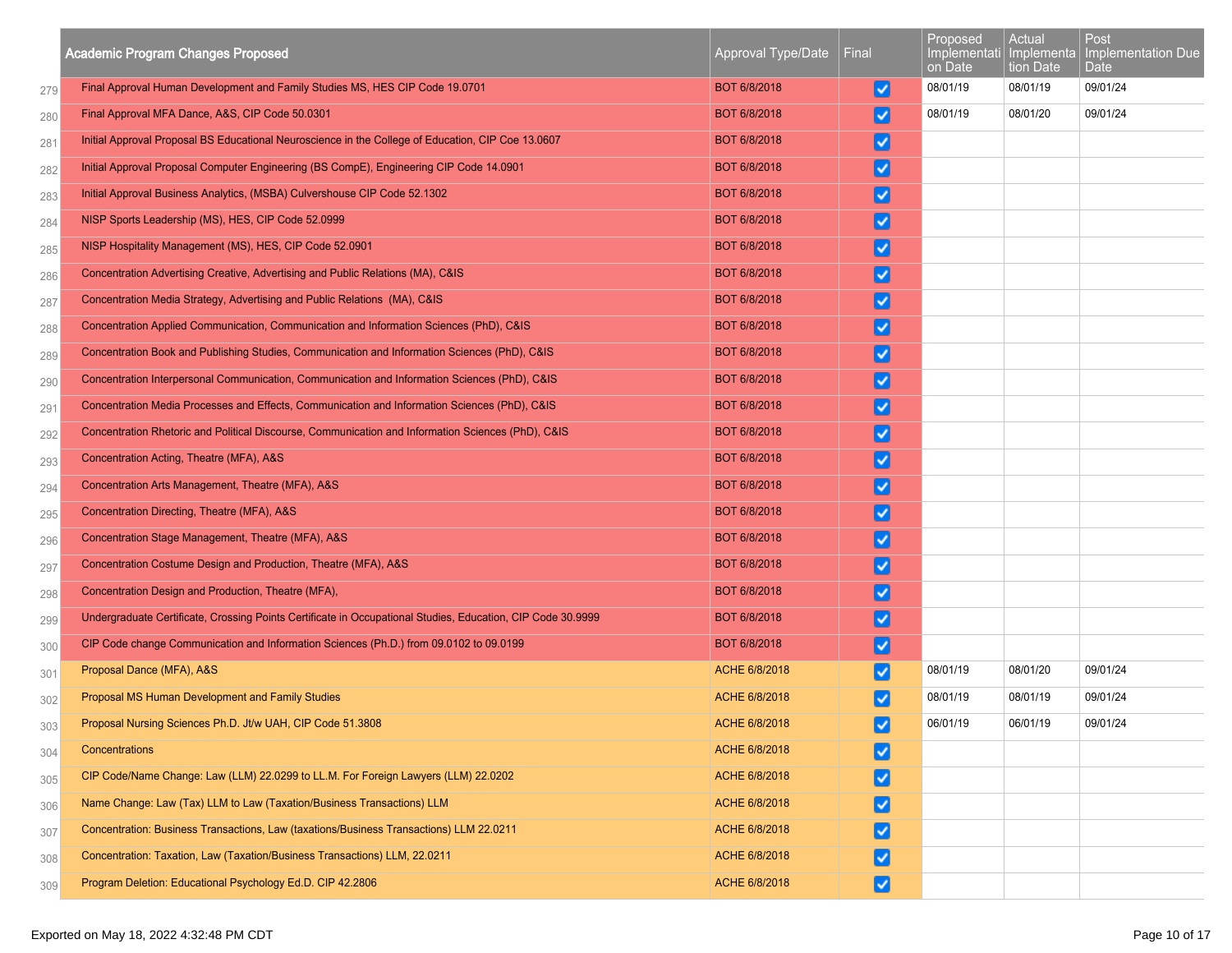|     | <b>Academic Program Changes Proposed</b>                                               | Approval Type/Date | Final                  | Proposed<br>on Date | Actual<br>tion Date | Post<br>Implementati Implementa   Implementation Due<br>Date |
|-----|----------------------------------------------------------------------------------------|--------------------|------------------------|---------------------|---------------------|--------------------------------------------------------------|
| 310 | <b>Culverhouse College Name Change</b>                                                 | ACHE 6/8/2018      | ☑                      |                     |                     |                                                              |
| 311 | Ed.D. Leadership to Ph.D. Name Change                                                  | ACHE 6/8/2018      | V                      |                     |                     |                                                              |
| 312 | Ed.D.Leadership Jt. w/UAB Name Change                                                  | ACHE 6/8/2018      | ☑                      |                     |                     |                                                              |
| 313 | Dual MBA/MSAEM degree                                                                  | ACHE 6/8/2018      | V                      |                     |                     |                                                              |
| 314 | Certificate: Conflict Resolution, Graduate, HES                                        | ACHE 6/8/2018      | ⊻                      |                     |                     |                                                              |
| 315 | Certificate: Literacy Research, Theory, and Pedagogy, Graduate, Education              | ACHE 6/8/2018      | ∣V                     |                     |                     |                                                              |
| 316 | Grad Level Certificate, Social and Cultural Studies (Education)                        | ACHE 6/8/2018      | ✓                      |                     |                     |                                                              |
| 317 | Final Approval Proposal Addiction and Recovery (BS), HES                               | BOT 4/6/2018       | ☑                      | 08/01/18            | 08/01/18            | 09/01/23                                                     |
| 318 | Initial Approval ProposalMS Human Development and Family Studies                       | BOT 4/6/2018       | ☑                      |                     |                     |                                                              |
| 319 | Initial Approval Proposal Nursing (PhD) jt. w/UAH, Nursing                             | BOT 4/6/2018       | V                      |                     |                     |                                                              |
| 320 | Initial Approval Musical Audio Engineering (BSMAE)                                     | BOT 4/6/2018       | ☑                      |                     |                     |                                                              |
| 321 | Initial Approval Proposal Social Work (DSW)                                            | BOT 4/6/2018       | ⊻                      |                     |                     |                                                              |
| 322 | Initial Approval Proposal Biological Sciences (MA), A&S                                | BOT 4/6/2018       | $\vert\checkmark\vert$ |                     |                     |                                                              |
| 323 | NISP Sport Hospitality and Operations (BS), HES                                        | BOT 4/6/2018       | ☑                      |                     |                     |                                                              |
| 324 | NISP Computer Engineering (BS CompE), Engineering                                      | BOT 4/6/2018       | $\vert\checkmark\vert$ |                     |                     |                                                              |
| 325 | NISP Addiction and Recovery Science (PhD), HES                                         | BOT 4/6/2018       | Ø                      |                     |                     |                                                              |
| 326 | Certificate: Conflict Resolution, Graduate, HES                                        | BOT 4/6/2018       | び                      |                     |                     |                                                              |
| 327 | Certificate: Literacy Research, Theory, and Pedagogy, Graduate, Education              | BOT 4/6/2018       | V                      |                     |                     |                                                              |
| 328 | Grad Level Certificate, Social and Cultural Studies (Education)                        | BOT 4/6/2018       | ⊻                      |                     |                     |                                                              |
| 329 | Center - Complex Hydrosystems Research Center                                          | BOT 4/6/2018       | ☑                      |                     |                     |                                                              |
| 330 | Center - Renaming the Environmental Institute to the Center for Water Quality Research | BOT 4/6/2018       | ☑                      |                     |                     |                                                              |
| 331 | Proposal Addiction and Recovery (BS), HES                                              | ACHE 3/9/2018      | $\vert \checkmark$     |                     |                     |                                                              |
| 332 | Concentration: Precision Timing, Physics (MS), A&S                                     | ACHE 3/9/2018      | ⊻                      |                     |                     |                                                              |
| 333 | Concentration: Precision Timing, Physics (PhD), A&S                                    | ACHE 3/9/2018      | V                      |                     |                     |                                                              |
| 334 | Grad Level Certificate, Instructional Technology, Education                            | ACHE 3/9/2018      | ⊽                      |                     |                     |                                                              |
| 335 | Name Change: Human Performance (BSEd, MS, PhD) to Kinesiology, Education               | ACHE 3/9/2018      | ☑                      |                     |                     |                                                              |
| 336 | Final Approval Proposal Population Health (MS), CCHS                                   | <b>BOT 2/8/18</b>  | ☑                      |                     |                     |                                                              |
| 337 | Final Approval Proposal PhD Human Nutrition                                            | <b>BOT 2/8/18</b>  | ☑                      |                     |                     |                                                              |
| 338 | Initial Approval Proposal Dance (MFA), A&S                                             | <b>BOT 2/8/18</b>  | ☑                      |                     |                     |                                                              |
| 339 | NISP - Business Analytics (MS), Culverhouse                                            | <b>BOT 2/8/18</b>  | ☑                      |                     |                     |                                                              |
| 340 | Concentrations                                                                         | <b>BOT 2/8/18</b>  | ☑                      |                     |                     |                                                              |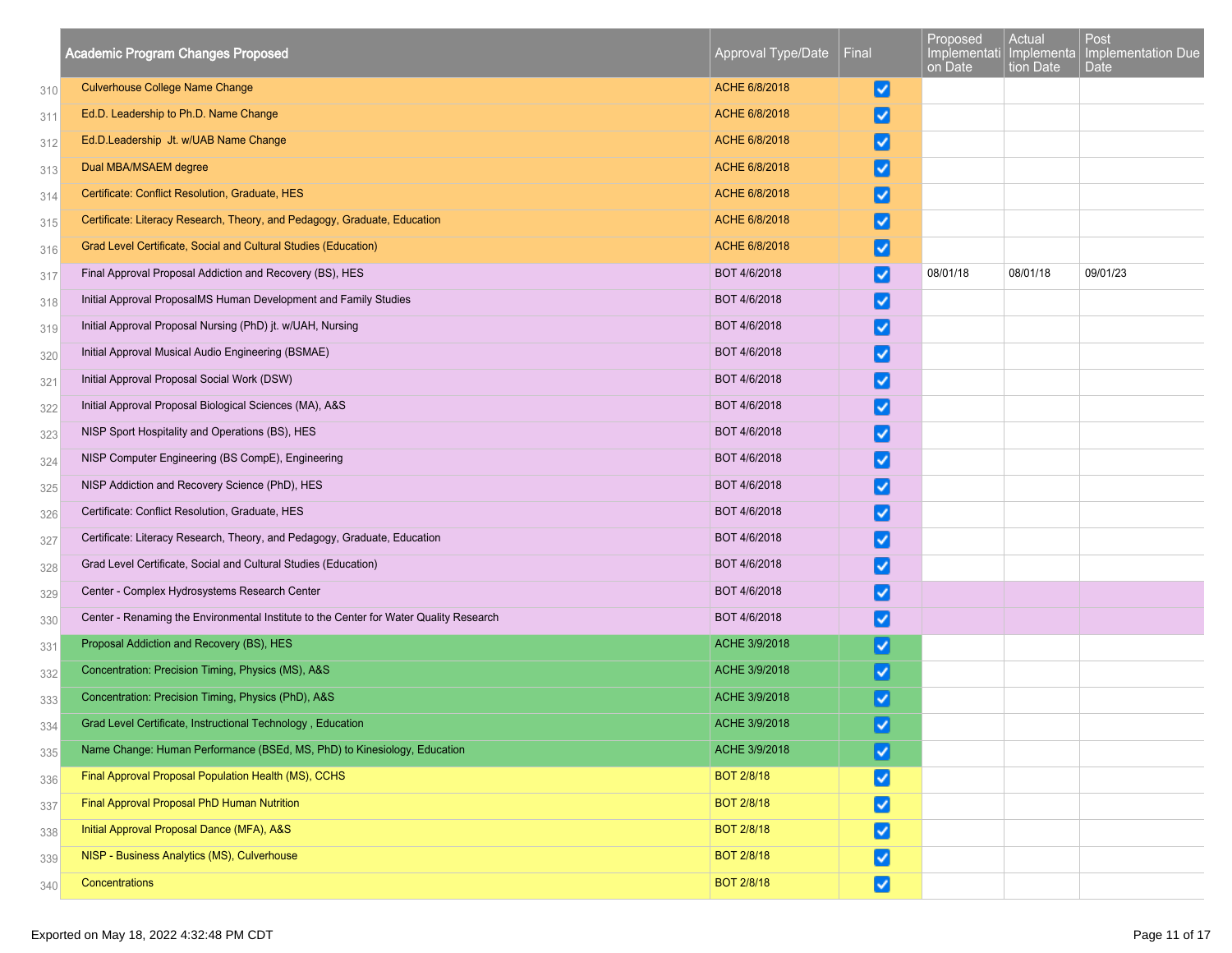|     | <b>Academic Program Changes Proposed</b>                                                                                                                                     | Approval Type/Date | Final                              | Proposed<br>Implementati   Implementa<br>on Date | Actual<br>tion Date | Post<br><b>Implementation Due</b><br>Date |
|-----|------------------------------------------------------------------------------------------------------------------------------------------------------------------------------|--------------------|------------------------------------|--------------------------------------------------|---------------------|-------------------------------------------|
| 341 | CIP Code/Name Change: Law (LLM) 22.0299 to LL.M. For Foreign Lawyers (LLM) 22.0202                                                                                           | <b>BOT 2/8/18</b>  | ☑                                  |                                                  |                     |                                           |
| 342 | Name Change: Law (Tax) LLM to Law (Taxation/Business Transactions) LLM                                                                                                       | <b>BOT 2/8/18</b>  | ☑                                  |                                                  |                     |                                           |
| 343 | Concentration: Business Transactions, Law (taxations/Business Transactions) LLM 22.0211                                                                                      | <b>BOT 2/8/18</b>  | ☑                                  |                                                  |                     |                                           |
| 344 | Concentration: Taxation, Law (Taxation/Business Transactions) LLM, 22.0211                                                                                                   | <b>BOT 2/8/18</b>  | ☑                                  |                                                  |                     |                                           |
| 345 | Program Deletion: Educational Psychology Ed.D. CIP 42.2806                                                                                                                   | <b>BOT 2/8/18</b>  | ☑                                  |                                                  |                     |                                           |
| 346 | Program Deletion: School Psychology Ed.D. CIP 42.2805                                                                                                                        | <b>BOT 2/8/18</b>  | $\vert \checkmark$                 |                                                  |                     |                                           |
| 347 | Program Deletion: MSESM Engineering Science and Mechanics CIP 14.1101                                                                                                        | <b>BOT 2/8/18</b>  | ☑                                  |                                                  |                     |                                           |
| 348 | <b>Culverhouse College Name Change</b>                                                                                                                                       | <b>BOT 2/8/18</b>  | Ø                                  |                                                  |                     |                                           |
| 349 | Ed.D. Leadership to Ph.D. Name Change                                                                                                                                        | <b>BOT 2/8/18</b>  | ☑                                  |                                                  |                     |                                           |
| 350 | Ed.D.Leadership Jt. w/UAB Name Change                                                                                                                                        | <b>BOT 2/8/18</b>  | ☑                                  |                                                  |                     |                                           |
| 351 | Approval Proposal Population Health (MS), CCHS                                                                                                                               | ACHE 12/8/17       | ☑                                  | 08/01/18                                         |                     | 08/01/23                                  |
| 352 | Approval Proposal PhD Human Nutrition                                                                                                                                        | ACHE 12/8/17       | ∣√                                 | 08/01/18                                         |                     | 08/01/23                                  |
| 353 | Dept. Name Change - Dept. of Chemistry and Biochemistry                                                                                                                      | ACHE 12/8/17       | ∣√                                 |                                                  |                     |                                           |
| 354 |                                                                                                                                                                              |                    |                                    |                                                  |                     |                                           |
| 355 | Final Approval Proposal BFA Theatre (A&S) CIP Code 50.0501                                                                                                                   | <b>BOT 11/3/17</b> | V                                  |                                                  |                     |                                           |
| 356 | NISP - Biology (MA), A&S                                                                                                                                                     | <b>BOT 11/3/17</b> | $\left\vert \mathbf{v}\right\vert$ |                                                  |                     |                                           |
| 357 | NISP - Sports Administration (BS), Education                                                                                                                                 | <b>BOT 11/3/17</b> | $\vert\checkmark\vert$             |                                                  |                     |                                           |
| 358 | Grad Level Certificate, Instructional Technology, Education                                                                                                                  | <b>BOT 11/3/17</b> | $\vert\checkmark\vert$             |                                                  |                     |                                           |
| 359 | Initial Approval Proposal Addiction and Recovery (BS), HES                                                                                                                   | <b>BOT 11/3/17</b> | $\vert \checkmark\vert$            |                                                  |                     |                                           |
| 360 | Name Change: Human Performance (BSEd, MS, PhD) to Kinesiology, Education                                                                                                     | <b>BOT 11/3/17</b> | $\vert\checkmark\vert$             |                                                  |                     |                                           |
| 361 | Concentration: Precision Timing, Physics (MS), A&S                                                                                                                           | <b>BOT 11/3/17</b> | ⊻                                  |                                                  |                     |                                           |
| 362 | Concentration: Precision Timing, Physics (PhD), A&S                                                                                                                          | <b>BOT 11/3/17</b> | $\vert \checkmark$                 |                                                  |                     |                                           |
| 363 | NISP Musical Audio Engineering (BS), A&S                                                                                                                                     | <b>BOT 9/15/17</b> | $\overline{\mathbf{v}}$            |                                                  |                     |                                           |
| 364 | NISP - Nursing (PhD) jt. w/UAH, Nursing                                                                                                                                      | <b>BOT 9/15/17</b> | ☑                                  |                                                  |                     |                                           |
| 365 | Dept. Name Change - Dept. of Chemistry and Biochemistry                                                                                                                      | <b>BOT 9/15/17</b> | $\blacktriangledown$               |                                                  |                     |                                           |
| 366 | Approval Proposal BFA Theatre                                                                                                                                                | ACHE 9/8/17        | $\vert \checkmark$                 | 08/01/18                                         | 08/01/18            | 08/01/23                                  |
| 367 | Concentration, Natural Resources and Ecosystem Management (BS), Environmental Science, A&S                                                                                   | ACHE 9/8/17        | M                                  |                                                  |                     |                                           |
| 368 | Final Approval Proposal Master of Science (M.S.) Degree in Rural Community Health (CIP Code 51.2208) in the College of Human<br>Environmental Sciences at UA                 | BOT 6/16/17        | ☑                                  |                                                  |                     |                                           |
| 369 | Final Approval Proposal Master of Public Health (M.P.H.) Degree in Health Education and Promotion (CIP Code 51.2201) in the<br>College of Human Environmental Sciences at UA | BOT 6/16/17        | V                                  |                                                  |                     |                                           |
| 370 | Final Approval Proposal Master of Science (M.S.) Degree in Human Nutrition (CIP Code 19.0504) in the College of Human<br>Environmental Sciences at UA                        | BOT 6/16/17        | V                                  |                                                  |                     |                                           |
| 371 | Final Approval Proposal MA Instructional Technology (CIP Code 13.0501) in the College of Education                                                                           | BOT 6/16/17        | V                                  |                                                  |                     |                                           |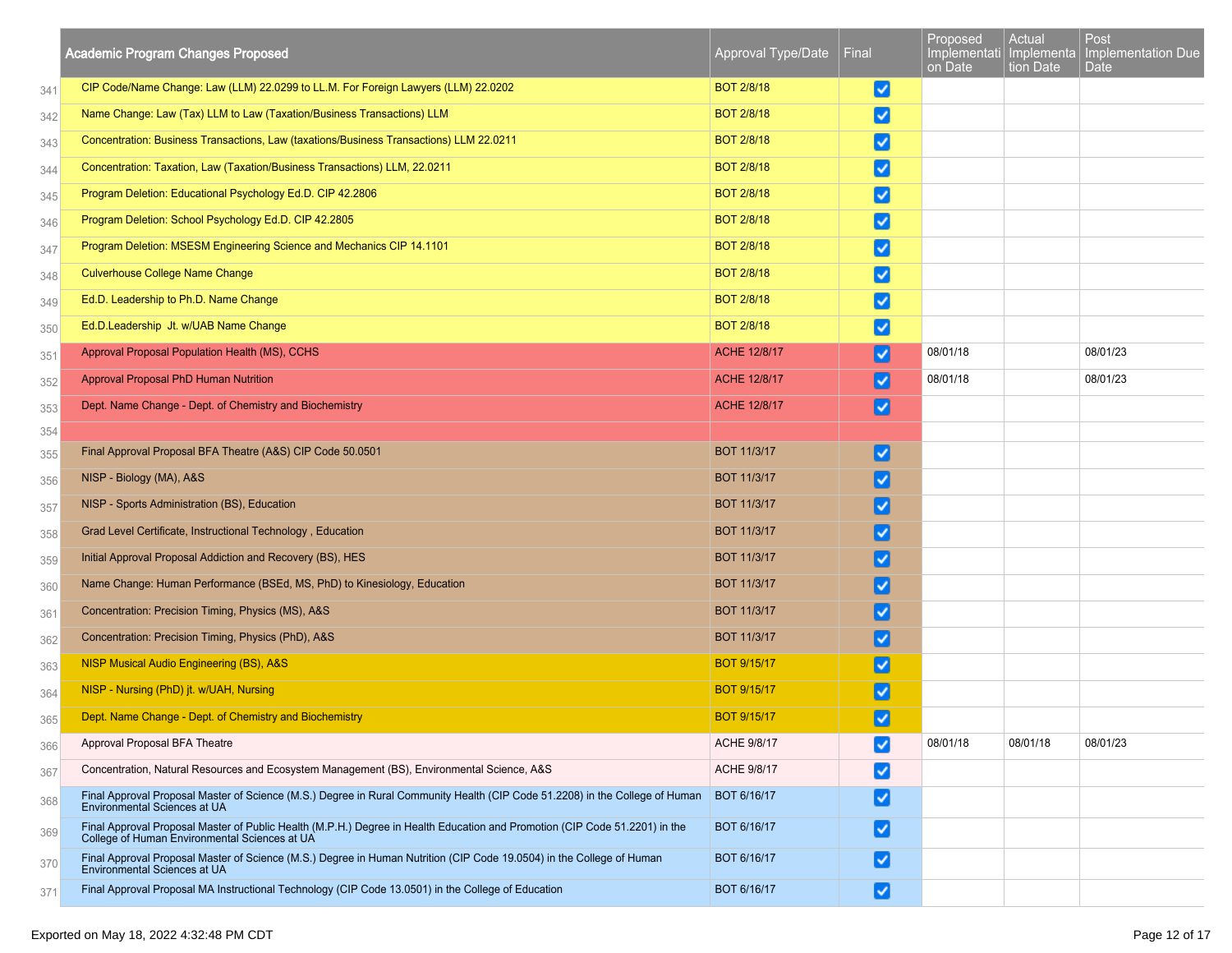|     | <b>Academic Program Changes Proposed</b>                                                                                                                                           | Approval Type/Date | Final                              | Proposed<br>Implementati   Implementa<br>on Date | Actual<br>tion Date | Post<br>Implementation Due<br>Date |
|-----|------------------------------------------------------------------------------------------------------------------------------------------------------------------------------------|--------------------|------------------------------------|--------------------------------------------------|---------------------|------------------------------------|
| 372 | Final Approval Proposal Master of Science (M.S.) Degree in Consumer Sciences (CIP Code 19.0401) in the College of Human<br>Environmental Sciences at UA                            | BOT 6/16/17        | V                                  |                                                  |                     |                                    |
| 373 | Initial Approval Proposal PhD Human Nutrition                                                                                                                                      | BOT 6/16/17        | $\blacktriangledown$               |                                                  |                     |                                    |
| 374 | Initial Approval Proposal Population Health Sciences (MS), CCHS                                                                                                                    | BOT 6/16/17        | ◡                                  |                                                  |                     |                                    |
| 375 | NISP Social Work (DSW)                                                                                                                                                             | BOT 6/16/17        | ✓                                  |                                                  |                     |                                    |
| 376 | NISP Addictions and Recovery (BS), HES                                                                                                                                             | BOT 6/16/17        | ✓                                  |                                                  |                     |                                    |
| 377 | NISP Dance (MFA), A&S                                                                                                                                                              | BOT 6/16/17        | ✓                                  |                                                  |                     |                                    |
| 378 | Concentration, Natural Resources and Ecosystem Conservation (BS), Environmental Science, A&S                                                                                       | BOT 6/16/17        | √                                  |                                                  |                     |                                    |
| 379 | The McCullough Institute for Pre-Medical Scholars (A&S)                                                                                                                            | BOT 6/16/17        | ◡                                  |                                                  |                     |                                    |
| 380 | Department Name Change - Change the Department of Community and Rural Medicine to the Department of Community Medicine ACHE 6/9/17<br>and Population Health                        |                    | $\vert\checkmark\vert$             |                                                  |                     |                                    |
| 381 | Concentration, Clinical Nurse Leader (MSN), Nursing                                                                                                                                | ACHE 6/9/17        | ⊻                                  |                                                  |                     |                                    |
| 382 | Concentration, Case Manager (MSN), Nursing                                                                                                                                         | ACHE 6/9/17        | ⊻                                  |                                                  |                     |                                    |
| 383 | Concentration, Nurse Education (Ed.D.), Instructional Leadership, Education                                                                                                        | ACHE 6/9/17        | ✓                                  |                                                  |                     |                                    |
| 384 | Concentration, Digital and Social Media (MS), Marketing, Business                                                                                                                  | ACHE 6/9/17        | ✓                                  |                                                  |                     |                                    |
| 385 | Concentration, Value Investing (BSCBA), Finance, Business                                                                                                                          | ACHE 6/9/17        | $\blacktriangledown$               |                                                  |                     |                                    |
| 386 | Inactive status MA Telecommunications and Film in College of Communication and Information Sciences                                                                                | ACHE 6/9/17        | $\vert\checkmark\vert$             |                                                  |                     |                                    |
| 387 | Inactive status BA Sociology (CIP Code 45.1101) in A&S                                                                                                                             | <b>ACHE 6/9/17</b> | ☑                                  |                                                  |                     |                                    |
| 388 | <b>Program Deletions</b>                                                                                                                                                           | ACHE 6/9/17        | ⊻                                  |                                                  |                     |                                    |
| 389 | Deletion, Educational Administration (Ph.D.), CIP Code 13.0408                                                                                                                     | ACHE 6/9/17        | ✓                                  |                                                  |                     |                                    |
| 390 | Deletion, Educational Administration (Ed.D.), CIP Code 13.0409                                                                                                                     | ACHE 6/9/17        | ✓                                  |                                                  |                     |                                    |
| 391 | Name Change, CIP Change Educational Administration (Ph.D.) CIP 13.0409 to Educational Leadership (Ph.D. CIP 13.0401)                                                               | ACHE 6/9/17        | び                                  |                                                  |                     |                                    |
| 392 | MS Criminology and Criminal Justice Name Change/CIP Code Change 45.0401                                                                                                            | ACHE 6/9/17        | ✓                                  |                                                  |                     |                                    |
| 393 | BA Criminology and Criminal Justice Name Change/CIP Code Change 45.0401                                                                                                            | ACHE 6/9/17        | ✓                                  |                                                  |                     |                                    |
| 394 | Approval Proposal Master of Science (M.S.) Degree in Rural Community Health (CIP Code 51.2208) in the College of Human<br><b>Environmental Sciences at UA</b>                      | ACHE 6/9/17        | ✓                                  | 08/01/18                                         |                     | 08/01/23                           |
| 395 | Approval Proposal Master of Science (M.S.) Degree in Consumer Sciences (CIP Code 19.0401) in the College of Human<br>Environmental Sciences at UA                                  | ACHE 6/9/17        | ✓                                  | 08/01/18                                         |                     | 08/01/23                           |
| 396 | Approval Proposal Master of Science (M.S.) Degree in Human Nutrition (CIP Code 19.0504) in the College of Human Environmental ACHE 6/9/17<br>Sciences at UA                        |                    | ☑                                  | 08/01/18                                         |                     | 08/01/23                           |
| 397 | Approval Proposal Master of Public Health (M.P.H.) Degree in Health Education and Promotion (CIP Code 51.2201) in the College ACHE 6/9/17<br>of Human Environmental Sciences at UA |                    | ☑                                  | 08/01/18                                         |                     | 08/01/23                           |
| 398 | Approval Proposal MA Instructional Technology (CIP Code 13.0501) in the College of Education                                                                                       | ACHE 6/9/17        | $\vert \checkmark\vert$            | 08/01/18                                         |                     | 08/01/23                           |
| 399 | Creation of the Alabama Transportation Institute                                                                                                                                   | ACHE 6/9/17        | ☑                                  |                                                  |                     |                                    |
| 400 | Creation of the Transportation Policy Research Center                                                                                                                              | ACHE 6/9/17        | ☑                                  |                                                  |                     |                                    |
| 401 | Creation of the Alabama Water Institute                                                                                                                                            | ACHE 6/9/17        | $\left\vert \mathbf{v}\right\vert$ |                                                  |                     |                                    |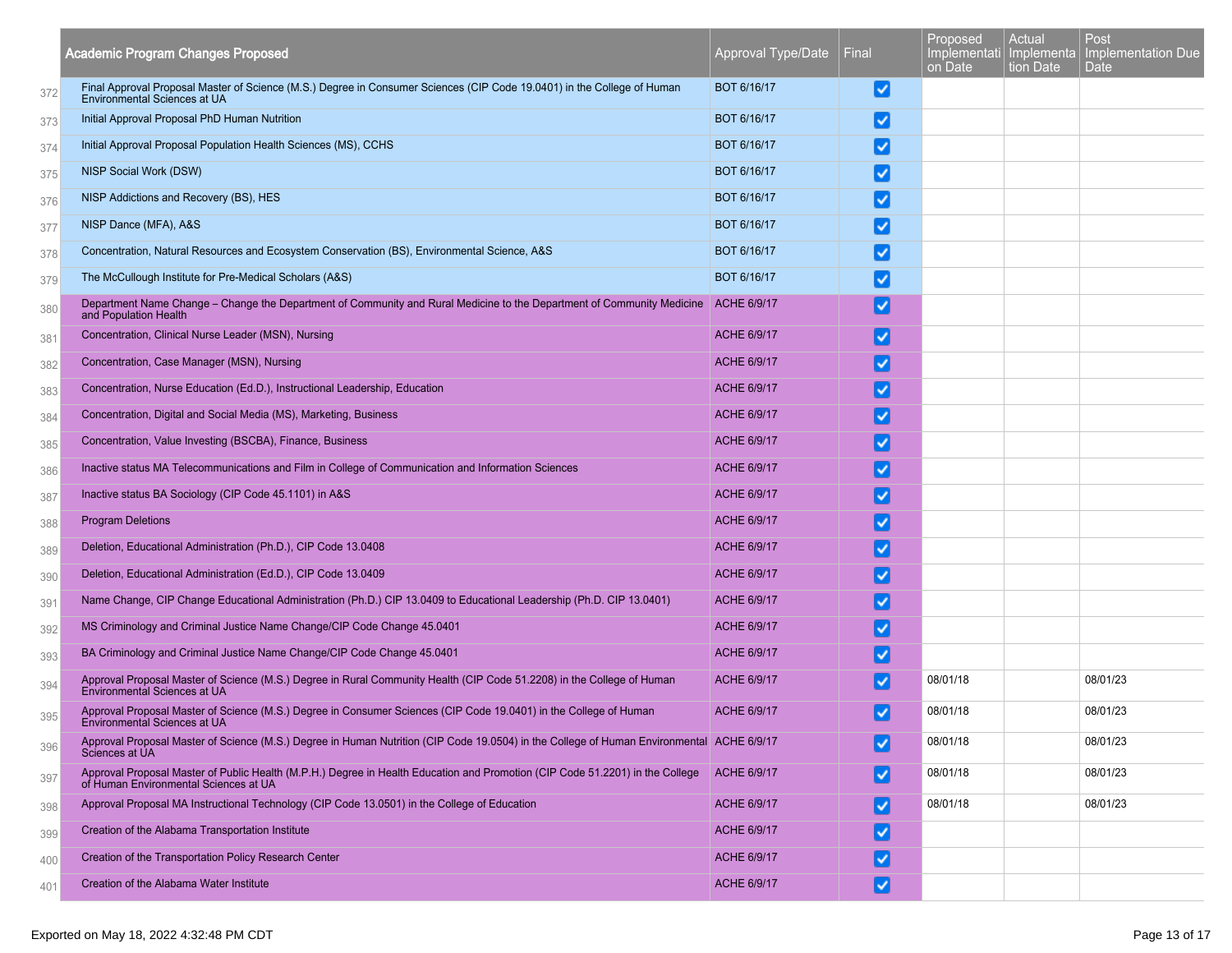|     | <b>Academic Program Changes Proposed</b>                                                                                                                                         | Approval Type/Date | Final                   | Proposed<br>Implementati Implementa<br>on Date | Actual<br>tion Date | Post<br>Implementation Due<br><b>Date</b> |
|-----|----------------------------------------------------------------------------------------------------------------------------------------------------------------------------------|--------------------|-------------------------|------------------------------------------------|---------------------|-------------------------------------------|
| 402 | Creation of the Alabama Life Research Institute                                                                                                                                  | ACHE 6/9/17        | V                       |                                                |                     |                                           |
| 403 | Creation of the Remote Sensing Center                                                                                                                                            | ACHE 6/9/17        | Ø                       |                                                |                     |                                           |
| 404 | Initial Approval Proposal BFA in Theatre NISP                                                                                                                                    | <b>BOT 4/7/17</b>  | ☑                       |                                                |                     |                                           |
| 405 | NISP Population Health (MS), CCHS                                                                                                                                                | <b>BOT 4/7/17</b>  | M                       |                                                |                     |                                           |
| 406 | Concentration, Clinical Nurse Leader (MSN), Nursing                                                                                                                              | <b>BOT 4/7/17</b>  | ☑                       |                                                |                     |                                           |
| 407 | Concentration, Case Manager (MSN), Nursing                                                                                                                                       | <b>BOT 4/7/17</b>  | ☑                       |                                                |                     |                                           |
| 408 | Concentration, Nurse Education (Ed.D.), Instructional Leadership, Education                                                                                                      | <b>BOT 4/7/17</b>  | ⋁                       |                                                |                     |                                           |
| 409 | Concentration, Digital and Social Media (MS), Marketing, Business                                                                                                                | <b>BOT 4/7/17</b>  | ☑                       |                                                |                     |                                           |
| 410 | Concentration, Value Investing (BSCBA), Finance, Business                                                                                                                        | <b>BOT 4/7/17</b>  | ☑                       |                                                |                     |                                           |
| 411 | Deletion, Educational Administration (Ph.D.), CIP Code 13.0408                                                                                                                   | <b>BOT 4/7/17</b>  | ⋁                       |                                                |                     |                                           |
| 412 | Deletion, Educational Administration (Ed.D.), CIP Code 13.0409                                                                                                                   | <b>BOT 4/7/17</b>  | ☑                       |                                                |                     |                                           |
| 413 | Name Change, CIP Change Educational Administration (Ph.D.) CIP 13.0409 to Educational Leadership (Ph.D. CIP 13.0401)                                                             | <b>BOT 4/7/17</b>  | ☑                       |                                                |                     |                                           |
| 414 | Nomenclature and CIP Code change Hospitality Management                                                                                                                          | ACHE 3/10/17       | V                       |                                                |                     |                                           |
| 415 | Change in CIP Code for LLM Law (Tax)                                                                                                                                             | ACHE 3/10/17       | ☑                       |                                                |                     |                                           |
| 416 | Change in CIP Code for Graduate Certificate Tax Law                                                                                                                              | ACHE 3/10/17       | ☑                       |                                                |                     |                                           |
| 417 | <b>Public Interest Law Certificate</b>                                                                                                                                           | ACHE 3/10/17       | V                       |                                                |                     |                                           |
| 418 | International and Comparative Law Certificate                                                                                                                                    | ACHE 3/10/17       | V                       |                                                |                     |                                           |
| 419 | <b>Program Deletions</b>                                                                                                                                                         | <b>BOT 2/3/17</b>  | ☑                       |                                                |                     |                                           |
| 420 | MS Criminology and Criminal Justice Name Change/CIP Code Change 45.0401                                                                                                          | <b>BOT 2/3/17</b>  | ☑                       |                                                |                     |                                           |
| 421 | BA Criminology and Criminal Justice Name Change/CIP Code Change 45.0401                                                                                                          | <b>BOT 2/3/17</b>  | ☑                       |                                                |                     |                                           |
| 422 | Final Approval Proposal for a Doctor of Philosophy Degree in Geography in the Department of Geography (CIP Code 45.0701)                                                         | <b>BOT 2/3/17</b>  | ☑                       |                                                |                     |                                           |
| 423 | Final Approval Proposal for a Juris Master Degree with a Concentration in Taxation (CIP Code 22.0211)                                                                            | <b>BOT 2/3/17</b>  | Ø                       |                                                |                     |                                           |
| 424 | Final Approval Proposal for a Master of Arts Degree in Religion in Culture in the Department of Religious Studies (CIP Code<br>38.0201)                                          | <b>BOT 2/3/17</b>  | ☑                       |                                                |                     |                                           |
| 425 | Inactive status MA Telecommunications and Film in College of Communication and Information Sciences                                                                              | <b>BOT 2/3/17</b>  | V                       |                                                |                     |                                           |
| 426 | Inactive status BA Sociology (CIP Code 45.1101) in A&S                                                                                                                           | <b>BOT 2/3/17</b>  | ☑                       |                                                |                     |                                           |
| 427 | Initial Approval Proposal Master of Science (M.S.) Degree in Rural Community Health (CIP Code 51.2208) in the College of Human BOT 2/3/17<br><b>Environmental Sciences at UA</b> |                    | $\overline{\mathbf{v}}$ |                                                |                     |                                           |
| 428 | Initial Approval Proposal Master of Science (M.S.) Degree in Consumer Sciences (CIP Code 19.0401) in the College of Human<br>Environmental Sciences at UA                        | <b>BOT 2/3/17</b>  | ☑                       |                                                |                     |                                           |
| 429 | Initial Approval Proposal Master of Science (M.S.) Degree in Human Nutrition (CIP Code 19.0504) in the College of Human<br>Environmental Sciences at UA                          | <b>BOT 2/3/17</b>  | ☑                       |                                                |                     |                                           |
| 430 | Initial Approval Proposal Master of Public Health (M.P.H.) Degree in Health Education and Promotion (CIP Code 51.2201) in the College of Human Environmental Sciences at UA      | <b>BOT 2/3/17</b>  | $\blacktriangleright$   |                                                |                     |                                           |
| 431 | Initial Approval Proposal MA Instructional Technology (CIP Code 13.0501) in the College of Education                                                                             | <b>BOT 2/3/17</b>  | ☑                       |                                                |                     |                                           |
| 432 | NISP BS Educational Neuroscience in the College of Education                                                                                                                     | <b>BOT 2/3/17</b>  | ☑                       |                                                |                     |                                           |

## Exported on May 18, 2022 4:32:48 PM CDT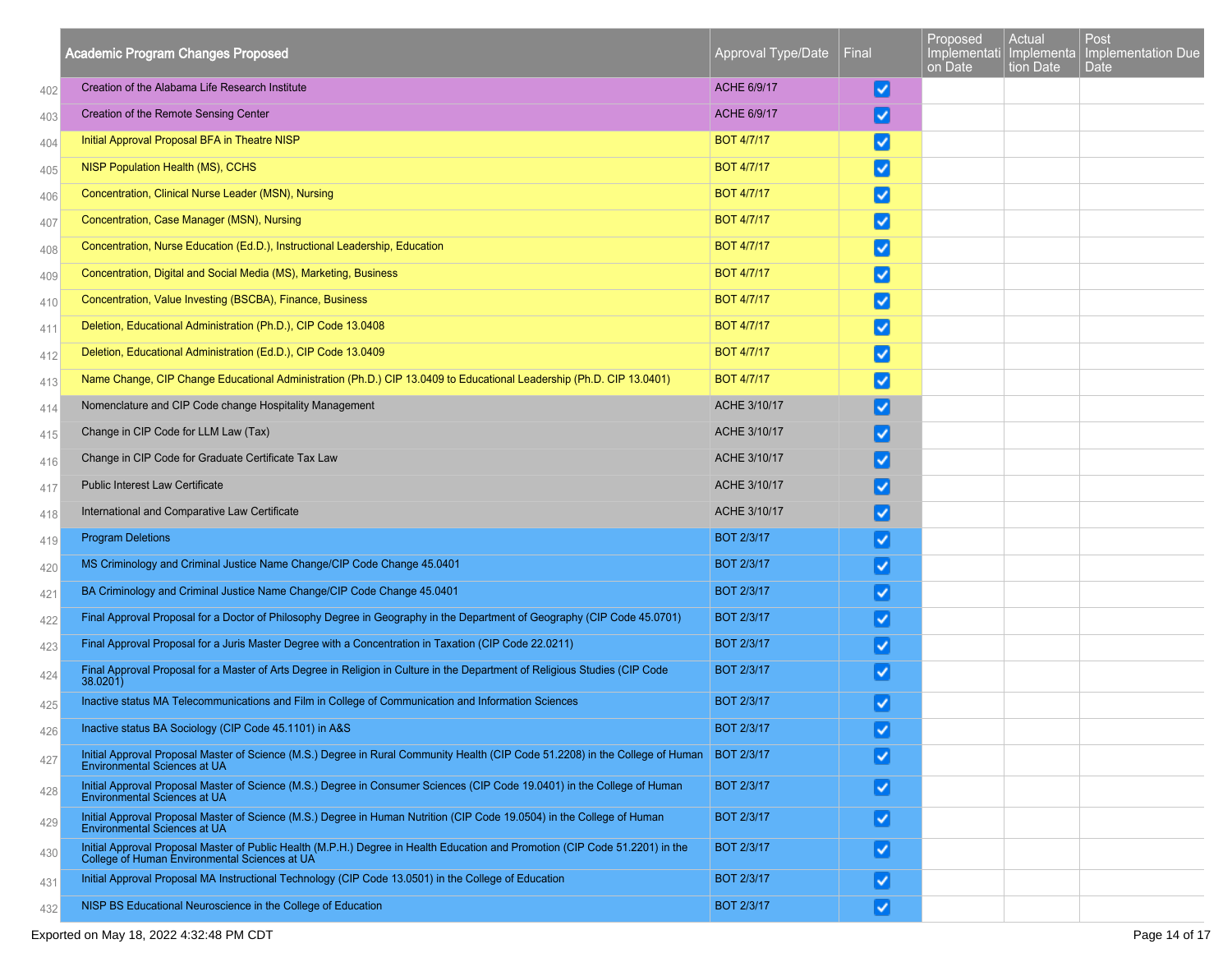|     | <b>Academic Program Changes Proposed</b>                                                                                                                                                                                                                                                                                                                                    | Approval Type/Date | Final                | Proposed<br>Implementati Implementa<br>on Date | Actual<br>tion Date | Post<br>Implementation Due<br><b>Date</b> |
|-----|-----------------------------------------------------------------------------------------------------------------------------------------------------------------------------------------------------------------------------------------------------------------------------------------------------------------------------------------------------------------------------|--------------------|----------------------|------------------------------------------------|---------------------|-------------------------------------------|
| 433 | NISP MS Human Development and Family Studies                                                                                                                                                                                                                                                                                                                                | <b>BOT 2/3/17</b>  | ☑                    |                                                |                     |                                           |
| 434 | <b>NISP PhD Human Nutrition</b>                                                                                                                                                                                                                                                                                                                                             | <b>BOT 2/3/17</b>  | ⊻                    |                                                |                     |                                           |
| 435 | Department Name Change – Change the Department of Community and Rural Medicine to the Department of Community Medicine<br>and Population Health                                                                                                                                                                                                                             | <b>BOT 2/3/17</b>  | V                    |                                                |                     |                                           |
| 436 | Creation of the Alabama Transportation Institute                                                                                                                                                                                                                                                                                                                            | <b>BOT 2/3/17</b>  | ⊻                    |                                                |                     |                                           |
| 437 | Creation of the Transportation Policy Research Center                                                                                                                                                                                                                                                                                                                       | <b>BOT 2/3/17</b>  | V                    |                                                |                     |                                           |
| 438 | Creation of the Alabama Water Institute                                                                                                                                                                                                                                                                                                                                     | <b>BOT 2/3/17</b>  | V                    |                                                |                     |                                           |
| 439 | Creation of the Alabama Life Research Institute                                                                                                                                                                                                                                                                                                                             | <b>BOT 2/3/17</b>  | V                    |                                                |                     |                                           |
| 440 | Creation of the Remote Sensing Center                                                                                                                                                                                                                                                                                                                                       | <b>BOT 2/3/17</b>  | V                    |                                                |                     |                                           |
| 441 | Proposal for a Master of Arts Degree in Religion in Culture in the Department of Religious Studies (CIP Code 38.0201)                                                                                                                                                                                                                                                       | ACHE 12/9/16       | ☑                    | 08/01/17                                       |                     | 08/01/22                                  |
| 442 | Proposal for a Juris Master Degree with a Concentration in Taxation (CIP Code 22.0211)                                                                                                                                                                                                                                                                                      | ACHE 12/9/16       | V                    | 08/01/17                                       |                     | 08/01/22                                  |
| 443 | Proposal for a Doctor of Philosophy Degree in Geography in the Department of Geography (CIP Code 45.0701)                                                                                                                                                                                                                                                                   | ACHE 12/9/16       | V                    | 08/01/17                                       |                     | 08/01/22                                  |
| 444 | Addition of a Concentration in Production to the Existing BACIS in Creative Media CIP 09.0799                                                                                                                                                                                                                                                                               | ACHE 12/9/16       | ☑                    |                                                |                     |                                           |
| 445 | Addition of a Concentration in Sports Media to the Existing BACIS in News Media (CIP 09.0499)                                                                                                                                                                                                                                                                               | ACHE 12/9/16       | M                    |                                                |                     |                                           |
| 446 | Consideration of Resolution Granting Approval of Changing the Name of the Department of Criminal Justice to the Department of<br>Criminology and Criminal Justice in the College of Arts and Sciences at UA                                                                                                                                                                 | ACHE 12/9/16       | V                    |                                                |                     |                                           |
| 447 | BS Food and Nutrition nomenclature and CIP Code Change - Changing the CIP Code of the Existing Bachelor of Science Human<br>Environmental Sciences Degree (CIP Code 51.3101) in Food and Nutrition to the Bachelor of Science (B.S.) Degree in Human<br>Environmental Science (CIP Code 19.0504) in Food and Nutrition in the College of Human Environmental Sciences at UA | ACHE 12/9/16       | V                    |                                                |                     |                                           |
| 448 | Undergraduate Certificate in Rural Community Health in the College of Community Health Sciences (CIP Code 51.2208) at UA                                                                                                                                                                                                                                                    | ACHE 12/9/16       | V                    |                                                |                     |                                           |
| 449 | <b>BFA in Theatre NISP</b>                                                                                                                                                                                                                                                                                                                                                  | BOT 11/4/16        | ✓                    |                                                |                     |                                           |
| 450 | Nomenclature and CIP Code change Hospitality Management                                                                                                                                                                                                                                                                                                                     | BOT 11/4/16        | ✓                    |                                                |                     |                                           |
| 451 | Change in CIP Code for LLM Law (Tax)                                                                                                                                                                                                                                                                                                                                        | BOT 11/4/16        | ✓                    |                                                |                     |                                           |
| 452 | Change in CIP Code for Graduate Certificate Tax Law                                                                                                                                                                                                                                                                                                                         | BOT 11/4/16        | ✓                    |                                                |                     |                                           |
| 453 | <b>Public Interest Law Certificate</b>                                                                                                                                                                                                                                                                                                                                      | BOT 11/4/16        | √                    |                                                |                     |                                           |
| 454 | International and Comparative Law Certificate                                                                                                                                                                                                                                                                                                                               | BOT 11/4/16        | ✓                    |                                                |                     |                                           |
| 455 | NISP for a Master of Science (M.S.) Degree in Rural Community Health (CIP Code 51.2208) in the College of Human<br><b>Environmental Sciences at UA</b>                                                                                                                                                                                                                      | BOT 9/23/16        | ✓                    |                                                |                     |                                           |
| 456 | NISP for a Master of Science (M.S.) Degree in Consumer Sciences (CIP Code 19.0401) in the College of Human Environmental<br>Sciences at UA                                                                                                                                                                                                                                  | BOT 9/23/16        | $\blacktriangledown$ |                                                |                     |                                           |
| 457 | NISP for a Master of Science (M.S.) Degree in Human Nutrition (CIP Code 19.0504) in the College of Human Environmental<br>Sciences at UA                                                                                                                                                                                                                                    | BOT 9/23/16        | $\blacktriangledown$ |                                                |                     |                                           |
| 458 | NISP for a Master of Public Health (M.P.H.) Degree in Health Education and Promotion (CIP Code 51.2201) in the College of<br>Human Environmental Sciences at UA                                                                                                                                                                                                             | BOT 9/23/16        | $\blacktriangledown$ |                                                |                     |                                           |
| 459 | NISP for a Master of Science (M.S.) Degree (CIP Code 31.0504) in Sports Business Management in the College of Human<br>Environmental Sciences at UA                                                                                                                                                                                                                         | BOT 9/23/16        | $\blacktriangledown$ |                                                |                     |                                           |
| 460 | BS Food and Nutrition nomenclature and CIP Code Change - Changing the CIP Code of the Existing Bachelor of Science Human<br>Environmental Sciences Degree (CIP Code 51.3101) in Food and Nutrition to the Bachelor of Science (B.S.) Degree in Human<br>Environmental Science (CIP Code 19.0504) in Food and Nutrition in the College of Human Environmental Sciences at UA | BOT 9/23/16        | $\blacktriangledown$ |                                                |                     |                                           |
| 461 | Changing the Name of the Department of Criminal Justice to the Department of Criminology and Criminal Justice in the College of<br>Arts and Sciences at UA                                                                                                                                                                                                                  | BOT 9/23/16        | $\blacktriangledown$ |                                                |                     |                                           |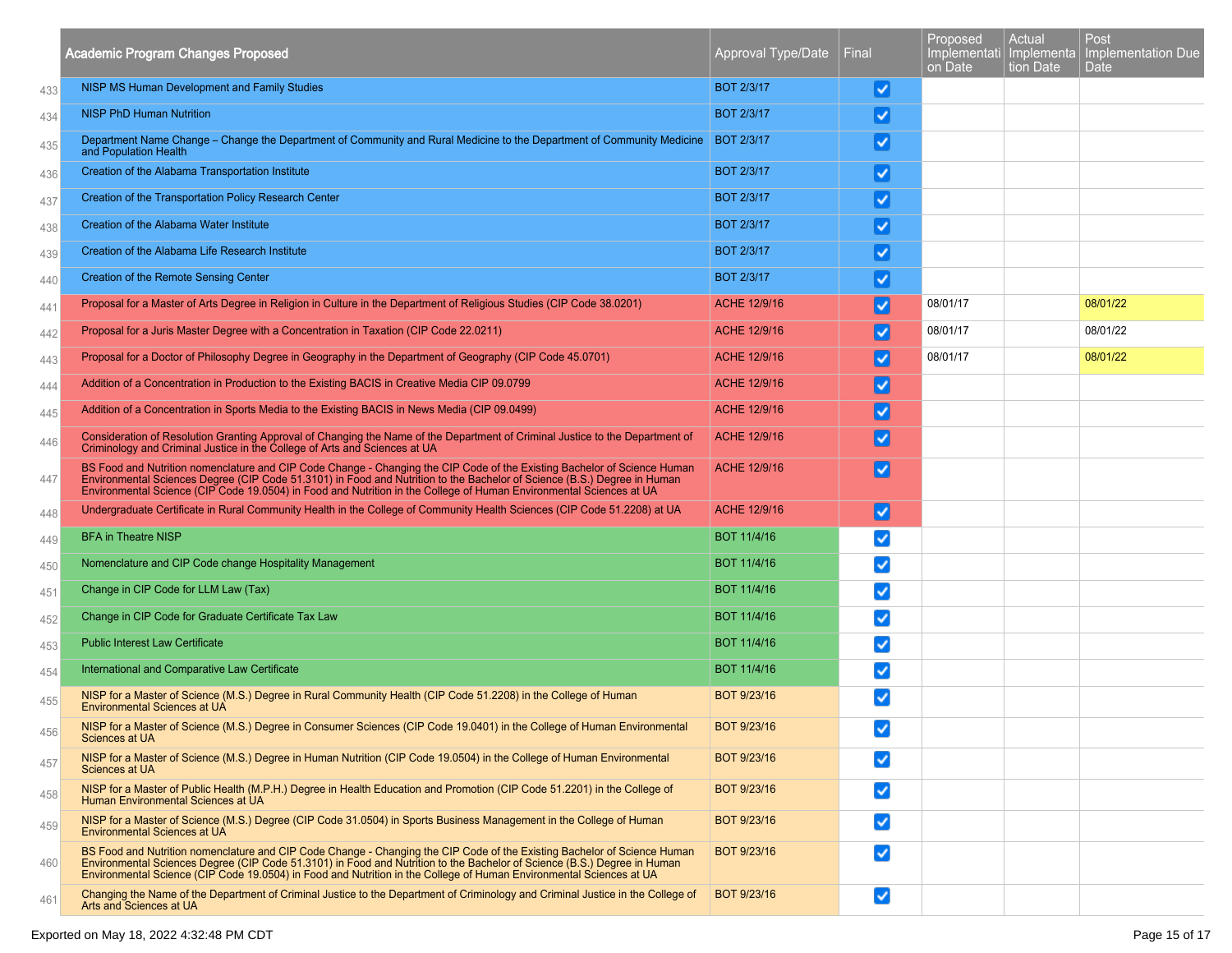|     | <b>Academic Program Changes Proposed</b>                                                                                                                                                                                                                                            | Approval Type/Date | Final                | Proposed<br>Implementati   Implementa<br>on Date | Actual<br>tion Date | Post<br>Implementation Due<br>Date |
|-----|-------------------------------------------------------------------------------------------------------------------------------------------------------------------------------------------------------------------------------------------------------------------------------------|--------------------|----------------------|--------------------------------------------------|---------------------|------------------------------------|
| 462 | Proposal for an Undergraduate Certificate in Rural Community Health in the College of Community Health Sciences (CIP Code<br>51.2208) at UA                                                                                                                                         | BOT 9/23/16        | ☑                    |                                                  |                     |                                    |
| 463 | University of Alabama, Addition of a Nurse Practitioner Concentration in Mental Health for Rural Populations to the Existing MSN in<br><b>Nursing (CIP 51.3801)</b>                                                                                                                 | <b>ACHE 9/9/16</b> | ✓                    |                                                  |                     |                                    |
| 464 | University of Alabama, Addition of a Nurse Practitioner Concentration in Nurse Administrator to the Existing MSN in Nursing(CIP<br>51.3801                                                                                                                                          | <b>ACHE 9/9/16</b> | ✓                    |                                                  |                     |                                    |
| 465 | University of Alabama, Addition of a Nurse Practitioner Concentration in Primary Care for Rural Populations to the Existing MSN<br>(CIP 51.3801)                                                                                                                                    | <b>ACHE 9/9/16</b> | ☑                    |                                                  |                     |                                    |
| 466 | University of Alabama, Establishment of the Integrative Center for Athletic and Sport Technology                                                                                                                                                                                    | <b>ACHE 9/9/16</b> | ✓                    |                                                  |                     |                                    |
| 467 | University of Alabama, Establishment of the Department of Family, Internal, and Rural Medicine                                                                                                                                                                                      | <b>ACHE 9/9/16</b> | ✓                    |                                                  |                     |                                    |
| 468 | University of Alabama, Establishment of the Department of Journalism and<br><b>Creative Media</b>                                                                                                                                                                                   | <b>ACHE 9/9/16</b> | ✓                    |                                                  |                     |                                    |
| 469 | University of Alabama, Change in the Name of the Blount Undergraduate Initiative to the Blount Scholars Program in the College of ACHE 9/9/16<br><b>Arts and Sciences</b>                                                                                                           |                    | $\blacktriangledown$ |                                                  |                     |                                    |
| 470 | 09.0701 Telecommunication & Film, BACom to 09.0799 Creative Media, BACIS                                                                                                                                                                                                            | <b>ACHE 9/9/16</b> | √                    |                                                  |                     |                                    |
| 471 | 09.0401 Journalism (Mass Comm), BACom to 09.0499 News Media, BACIS                                                                                                                                                                                                                  | <b>ACHE 9/9/16</b> | ✓                    |                                                  |                     |                                    |
| 472 | 09.0401 Journalism (Mass Comm), M to Journalism, MA                                                                                                                                                                                                                                 | <b>ACHE 9/9/16</b> | ✓                    |                                                  |                     |                                    |
| 473 | A Post-baccalaureate Interdisciplinary Certificate in Museum Studies in the College of Arts and Sciences (CIP Code 30.1401) at UA ACHE 9/9/16                                                                                                                                       |                    | ᢦ                    |                                                  |                     |                                    |
| 474 | A Post-graduate Certificate as a Nurse Practitioner in Primary Care for Rural Populations in the Capstone College of Nursing (CIP<br>Code 51.3801) at UA                                                                                                                            | <b>ACHE 9/9/16</b> | ✓                    |                                                  |                     |                                    |
| 475 | A Post-graduate Certificate as a Nurse Practitioner in Mental Health for Rural Populations in the Capstone College of Nursing (CIP<br>Code 51.3801) at UA                                                                                                                           | <b>ACHE 9/9/16</b> | $\blacktriangledown$ |                                                  |                     |                                    |
| 476 | Initial Approval Proposal for a Doctor of Philosophy Degree in Geography in the Department of Geography (CIP Code 45.0701)                                                                                                                                                          | BOT 6/17/16        | ⊻                    |                                                  |                     |                                    |
| 477 | Initial Approval Proposal for a Juris Master Degree with a Concentration in Taxation (CIP Code 22.0211)                                                                                                                                                                             | BOT 6/17/16        | ✓                    |                                                  |                     |                                    |
| 478 | Initial Approval Proposal for a Master of Arts Degree in Religion in Culture in the Department of Religious Studies (CIP Code<br>38.0201)                                                                                                                                           | BOT 6/17/16        | ✓                    |                                                  |                     |                                    |
| 479 | NISP for a Master of Arts Degree in Instructional Technology (CIP Code 13.0501)                                                                                                                                                                                                     | BOT 6/17/16        | ✓                    |                                                  |                     |                                    |
| 480 | Extension of an Existing Program Application for a Specialization in Nurse Practitioner in Primary Care for Rural Populations in the<br>Existing Master of Nursing Degree in the Capstone College of Nursing (CIP Code 51.3801)                                                     | BOT 6/17/16        | ✓                    |                                                  |                     |                                    |
| 481 | Extension of an Existing Program Application for a Specialization in Nurse Practitioner in Mental Health for Rural Populations in the Existing Master of Nursing Degree in the Capstone College of Nursing (CIP Code 51.3801)                                                       | BOT 6/17/16        | ✓                    |                                                  |                     |                                    |
| 482 | Alterations and Extensions of the Existing Bachelor of Arts in Communication in Telecommunication & Film (CIP Code 09.0799)<br>Degree Program in the Newly Merged Department of Journalism & Creative Media in the College of Communication & Information<br><b>Sciences</b>        | BOT 6/17/16        | ✓                    |                                                  |                     |                                    |
| 483 | Alterations and Extensions of the Existing Bachelor of Arts in Communication in Journalism (Mass Communication) (CIP Code<br>09.0499) Degree Program in the Newly Merged Department of Journalism & Creative Media in the College of Communication &<br><b>Information Sciences</b> | BOT 6/17/16        | ✓                    |                                                  |                     |                                    |
| 484 | Changing the Degree Program Title of the Existing Master of Arts in Journalism (Mass Communication) (CIP Code 09.0401) to the Master of Arts in Journalism (CIP Code 09.0401) in the College of Communication & Information Sc                                                      | BOT 6/17/16        | √                    |                                                  |                     |                                    |
| 485 | Establishing an Integrative Center for Athletic and Sport Technology (I-CAST)                                                                                                                                                                                                       | BOT 6/17/16        | ⊻                    |                                                  |                     |                                    |
| 486 | Administrative Merger between the Department of Family Medicine and the Department of Internal Medicine in the College of<br>Community Health Sciences Creating the Department of Family, Internal, and Rural Medicine                                                              | BOT 6/17/16        | ✓                    |                                                  |                     |                                    |
| 487 | Post-baccalaureate Interdisciplinary Certificate in Museum Studies in the College of Arts and Sciences (CIP Code 30.1401)                                                                                                                                                           | BOT 6/17/16        | √                    |                                                  |                     |                                    |
| 488 | Post-graduate Certificate as a Nurse Practitioner in Primary Care for Rural Populations in the Capstone College of Nursing (CIP<br>Code 51.3801)                                                                                                                                    | BOT 6/17/16        | ✓                    |                                                  |                     |                                    |
| 489 | Post-graduate Certificate as a Nurse Practitioner in Mental Health for Rural Populations in the Capstone College of Nursing (CIP<br>Code 51.3801)                                                                                                                                   | BOT 6/17/16        | ☑                    |                                                  |                     |                                    |